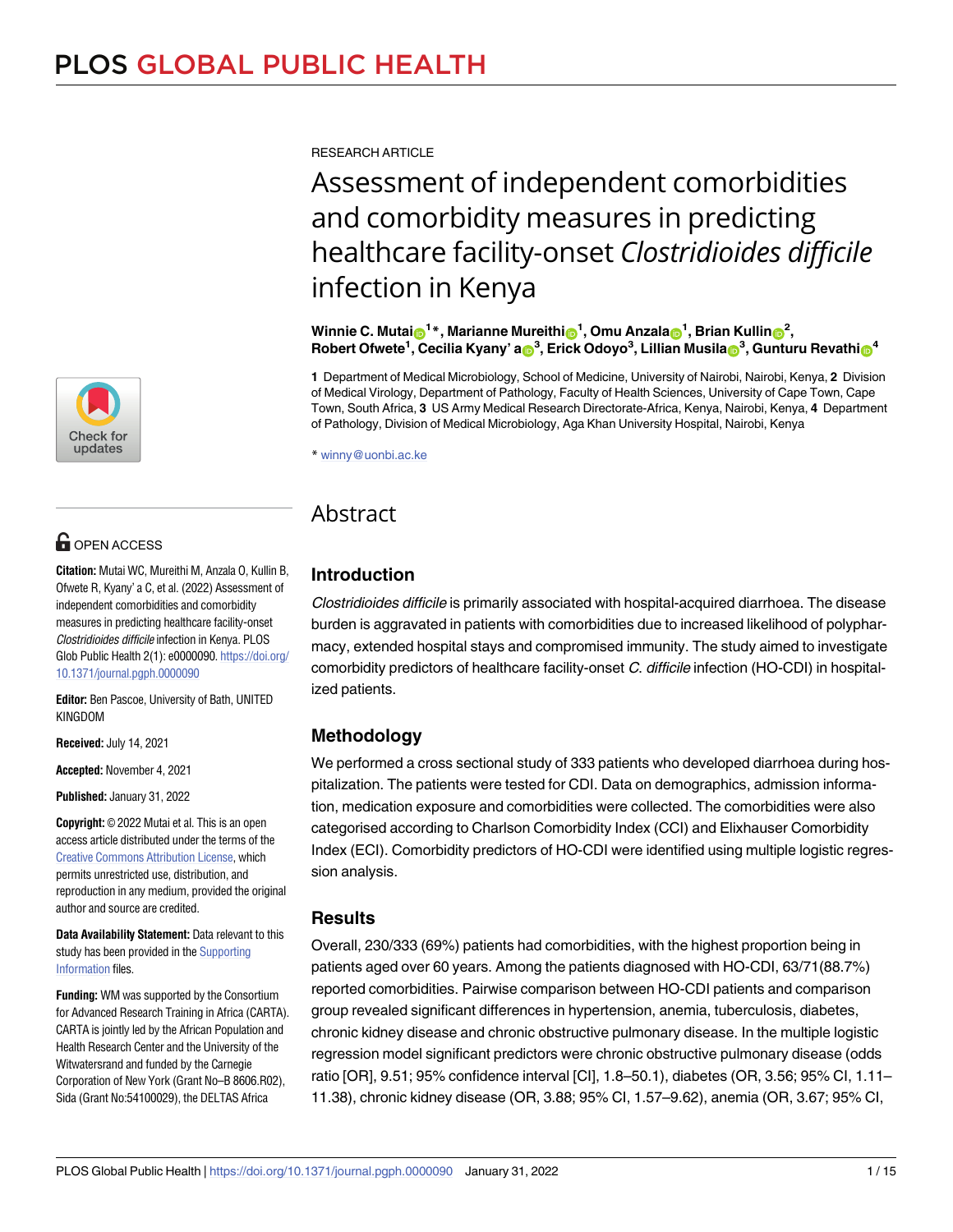<span id="page-1-0"></span>Initiative (Grant No: 107768/Z/15/Z). The DELTAS Africa Initiative is an independent funding scheme of the African Academy of Sciences (AAS) 's Alliance for Accelerating Excellence in Science in Africa (AESA) and supported by the New Partnership for Africa's Development Planning and Coordinating Agency (NEPAD Agency) with funding from the Wellcome Trust (UK) (Grant No: 107768/Z/15/Z) and the UK government. The funders had no role in study design, data collection and analysis, decision to publish, or preparation of the manuscript.

**Competing interests:** The authors declare no conflicts of interest.

1.61–8.34) and hypertension (OR, 2.47; 95% CI, 1.–6.07). Among the comorbidity scores, CCI score of 2 (OR 6.67; 95% CI, 2.07–21.48), and ECI scores of 1 (OR, 4.07; 95% CI, 1.72–9.65), 2 (OR 2.86; 95% CI, 1.03–7.89), and  $\geq$  3 (OR, 4.87; 95% CI, 1.40–16.92) were significantly associated with higher odds of developing HO-CDI.

## **Conclusion**

Chronic obstructive pulmonary disease, chronic kidney disease, anemia, diabetes, and hypertension were associated with an increased risk of developing HO-CDI. Besides, ECI proved to be a better predictor for HO-CDI. Therefore, it is imperative that hospitals should capitalize on targeted preventive approaches in patients with these underlying conditions to reduce the risk of developing HO-CDI and limit potential exposure to other patients.

#### **Introduction**

*Clostridioides difficile* is a significant nosocomial pathogen contributing to approximately 12% of health care facility-associated diarrhoea in the USA [[1\]](#page-10-0). It is well known that *C*. *difficile* forms part of the diverse microbiota in the gut. Nevertheless, gut changes that cause a reduction in the gut microbial diversity potentiate the overgrowth and establishment of pathogenic *C*. *difficile*. While antibiotic exposure is typically a prerequisite for *C*. *difficile* infection (CDI), epidemiological evidence especially from developed countries has established that advanced age, extended hospital length of stay, comorbidities and the use of acid-suppressive agents are additional predictors implicated in the development of healthcare facility-onset *C*. *difficile* infection (HO- CDI) [[2](#page-10-0)].

Despite the investigation of these key risk factors, cases of CDI continue to rise. Furthermore, while the significance of comorbidities on CDI has been well established in developed countries, limited research from resource-limited countries is available. Previous studies have attempted to describe comorbidities commonly associated with HO-CDI and they have shown that chronic kidney disease, HIV/AIDS and other immunodeficiency disorders, chronic obstructive pulmonary disease, inflammatory bowel disease, hematological malignancy, and diabetes mellitus increase the risk of both initial and recurring CDI [[3–6](#page-10-0)]. Other comorbidities that have been implicated include cardiovascular disease, digestive disorders, dementia, cerebrovascular disease, congestive heart failure, peripheral vascular disease, and myocardial infarction  $[7, 8]$  $[7, 8]$  $[7, 8]$  $[7, 8]$ . However, the actual pathophysiological mechanisms and specific relationship of how these comorbidities influence the development of CDI is not well understood [\[6](#page-10-0)]. Certainly, comorbidities are known to down-regulate the immune system and cause organ dysfunction. However, patients with these comorbidities are more likely to be hospitalized and receive antibiotics, which places them at an increased risk of HO-CDI.

It is important to evaluate the effect of individual comorbidities on HO-CDI, as most of these comorbid conditions are interrelated and therefore the predictions may be overestimated. As such, the concept of stratification of comorbidities using validated comorbidity indices or aggregated scores minimizes the effect of correlation while still controlling for potential confounding variables. The Charlson Comorbidity Index (CCI) and Elixhauser Comorbidity Index (ECI) are widely used measures in health research to access comorbidities and have previously been applied in studies to predict the risk of CDI. While CCI measures 19 comorbid conditions weighted 1 to 6, ECI has a more extensive list of 31 conditions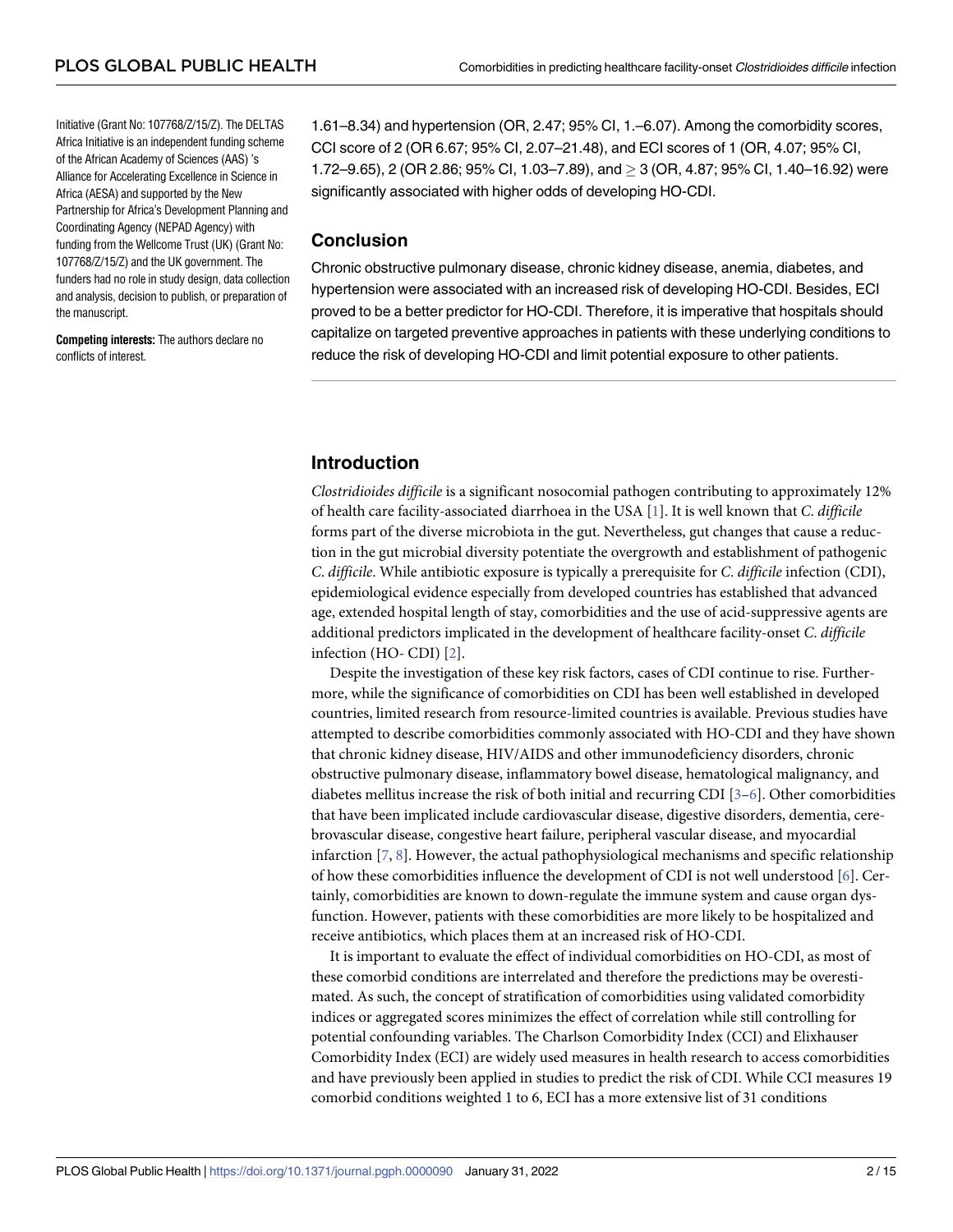<span id="page-2-0"></span>considering additional conditions such as hypertension, weight loss, obesity and psychiatric disorders that are excluded from other indices. Higher Charlson and Elixhauser comorbidity scores have previously been correlated with CDI and represent an increased likelihood of developing HO-CDI [[5](#page-10-0), [7,](#page-10-0) [8\]](#page-10-0).

Until recently, studies in Kenya have demonstrated the existence of CDI in hospitalized patients; however, none of them have evaluated the comorbidities defined by the *International Classification of Diseases*, *Tenth Revision*, *Clinical Modification* (ICD-10-CM) as potential risk factors for HO-CDI [[9](#page-10-0)[–11\]](#page-11-0). To build on existing knowledge and generate data from developing countries, we assessed comorbidities in a population previously tested for HO-CDI. The information may help in stratifying patients with significant comorbidities facilitating the design of prevention approaches and targeted treatment at an early stage of HO-CDI diagnosis.

#### **Methodology**

#### **Data collection**

**Study population.** Using a cross sectional study approach, we enrolled 333 hospitalized patients between 2016–2018 [[9\]](#page-10-0). The inclusion criteria comprised of all age groups who developed diarrhoea *>* 3days after admission. Data were obtained by conducting interviews with adult patients or guardians of minors and reviewing their files to check for consistency and additional information. A data collection form was used to collect information on age, gender, admission ward, duration of hospitalization, diagnosis on admission, previous history of admission, medication used, and existing comorbidities. Comorbidities reported by the patients or indicated in the patient files were used to calculate CCI and ECI scores.

**Outcome variable.** The study outcome variable was healthcare facility-onset *C*. *difficile* infection (HO-CDI). HO- CDI was defined as the onset of diarrhoea *>*3 days after admission to a healthcare facility and a positive result for amplification of the *C*. *difficile tpi* gene, combined with one or more toxin genes (*tcdA*, *tcdB*, *cdtA*/*cdtB*) based on a previously described nucleic acid amplification test [\[9](#page-10-0)].

**Predictor variables and confounders.** The study investigated individual comorbid conditions defined by the *International Classification of Diseases*, *Tenth Revision*, *Clinical Modification* (ICD-10-CM). Comorbidity was defined as the pre-existence of one or more medical conditions coexisting with the primary condition [\[12\]](#page-11-0). A total of 22 specific comorbidities were considered: congestive heart failure, cardiac arrhythmias, chronic obstructive pulmonary disease (COPD), hypertension, peptic ulcer disease, diabetes, hemiplegia, hypothyroidism, pulmonary circulation disorders, chronic kidney disease (CKD), liver disease, solid tumor without metastasis, metastatic solid tumor, HIV/AIDS, lymphoma, weight loss (malnutrition), anemia, and depression. Each of these individual comorbidities was investigated separately. To construct comorbidity scores, each comorbid condition was assigned a weight based on the relative risk of mortality for risk adjustment (S1 [Table\)](#page-9-0). Then the indexes were summed-up to provide the total scores and categories before exploring their association with HO-CDI.

The potential confounders included age, hospitalization duration, medication administered (antibiotics, laxatives, analgesics, antiretrovirals, chemotherapy agents), previous admission, primary disease (a condition present at admission), gastrointestinal procedures (colonoscopy/ endoscopy and surgery).

#### **Ethical approval**

This study was approved by the Kenyatta National Hospital-University of Nairobi Ethics and Research Committee (P8/01/2014). Written informed consent was obtained from adult participants and legal guardians of the minors.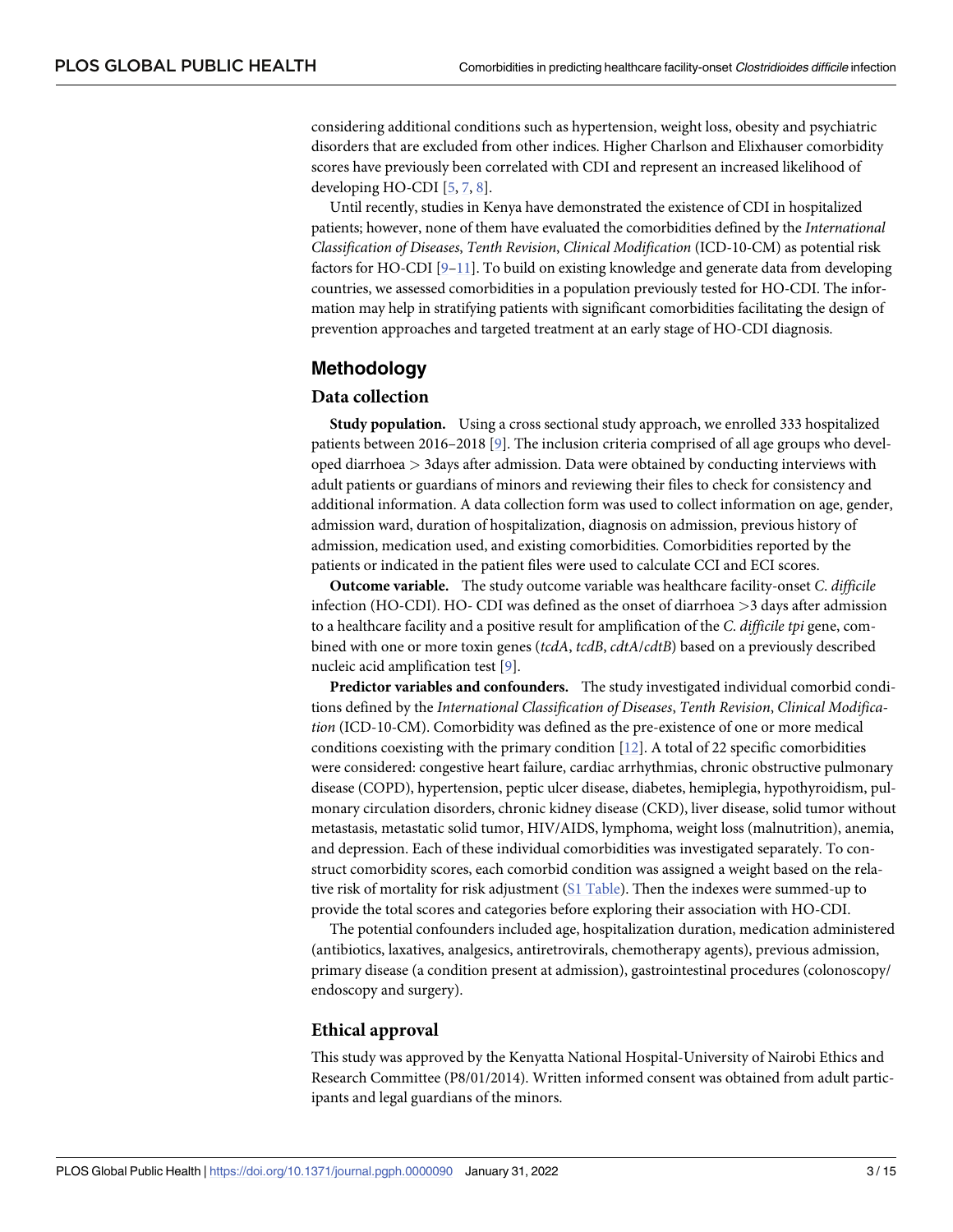#### <span id="page-3-0"></span>**Statistical analysis**

Descriptive statistics for demographic and clinical information of the study participants were computed and the outcomes were expressed as frequencies and percentages and summarized in Table 1. Individual comorbidities and comorbidity indices were profiled in [Table](#page-4-0) 2 where z test for proportion was used to test for significant differences in individual comorbidities and Pearson Chi-Square applied to test for association between CCI and ECI groups and HO-CDI outcome. A binary logistic regression analysis was conducted in a sequential approach to identify significant comorbidity predictors of HO-CDI and presented in a forest plot.

First, variables with *p*-values of  $\leq 0.2$  from [Table](#page-4-0) 2 and those known to be clinically relevant based on literature were selected for the model development stage. The variables were individually fitted into a bivariate binary logistic regression model to obtain crude odds ratios of comorbidities/comorbidity scores associated with the likelihood of developing HO-CDI ([Fig](#page-6-0) [1A.](#page-6-0) Secondly, variables whose  $p$ -values were  $\leq$ 0.05 in the bivariate analyses were considered in a final multiple binary logistic regression model where potential confounders were controlled [\(Fig](#page-6-0) 1B). Adjusted odds ratio (AOR), corresponding *p*-value and the 95% confidence interval (CI) were used to identify significant independent comorbidities and comorbidity scores associated with the risk of developing HO-CDI. Variables with  $p \leq 0.05$  were considered

| Variable                                     | With comorbidity $(n = 230)$ | Without comorbidity ( $n = 103$ ) | Total     |
|----------------------------------------------|------------------------------|-----------------------------------|-----------|
| Age (years)                                  |                              |                                   |           |
| $\leq 5$                                     | 95 (78.5)                    | 26(21.5)                          | 121(100)  |
| $6 - 15$                                     | 18(75)                       | 6(25)                             | 24 (100)  |
| $16 - 25$                                    | 13(41.9)                     | 18(58.1)                          | 31(100)   |
| $26 - 45$                                    | 61(56.5)                     | 47(43.5)                          | 108(100)  |
| $46 - 59$                                    | 26(86.7)                     | 4(13.3)                           | 30 (100)  |
| >60                                          | 17(89.5)                     | 2(10.5)                           | 19(100)   |
| Gender                                       |                              |                                   |           |
| Female                                       | 117(68.8)                    | 53 (31.2)                         | 170 (100) |
| Male                                         | 113(69.3)                    | 50(30.7)                          | 163(100)  |
| Duration of hospitalization                  |                              |                                   |           |
| $\leq$ 30days                                | 159(70)                      | 68 (30)                           | 227 (100) |
| $>$ 30days                                   | 71 (70.3)                    | 35 (34.7)                         | 101(100)  |
| Medication exposure                          |                              |                                   |           |
| Antibiotics                                  | 221 (74.4)                   | 76(25.6)                          | 297 (100) |
| Acid suppressive agents                      | 85 (82.5)                    | 18(17.5)                          | 103 (100) |
| Antiretrovirals                              | 49 (96.1)                    | 2(3.9)                            | 51(100)   |
| Chemotherapy treatment                       | 11(73.3)                     | 4(26.7)                           | 15(100)   |
| Laxatives                                    | 12(70.6)                     | 5(29.4)                           | 17(100)   |
| Analgesic                                    | 44 (56.4)                    | 34 (43.6)                         | 78 (100)  |
| Diagnosed with HO-CDI                        |                              |                                   |           |
| Yes                                          | 63 (88.7)                    | 8(11.3)                           | 71 (100)  |
| N <sub>o</sub>                               | 167(63.7)                    | 95 (36.3)                         | 262 (100) |
| Previous hospital admission (prior 3 months) |                              |                                   |           |
| Yes                                          | 44 (91.7)                    | 4(8.3)                            | 48 (100)  |
| No                                           | 186 (65.3)                   | 99 (34.7)                         | 285 (100) |

**Table 1. Baseline characteristics of the study participants.**

HO-CDI, healthcare facility-onset *C*. *difficile* infection.

<https://doi.org/10.1371/journal.pgph.0000090.t001>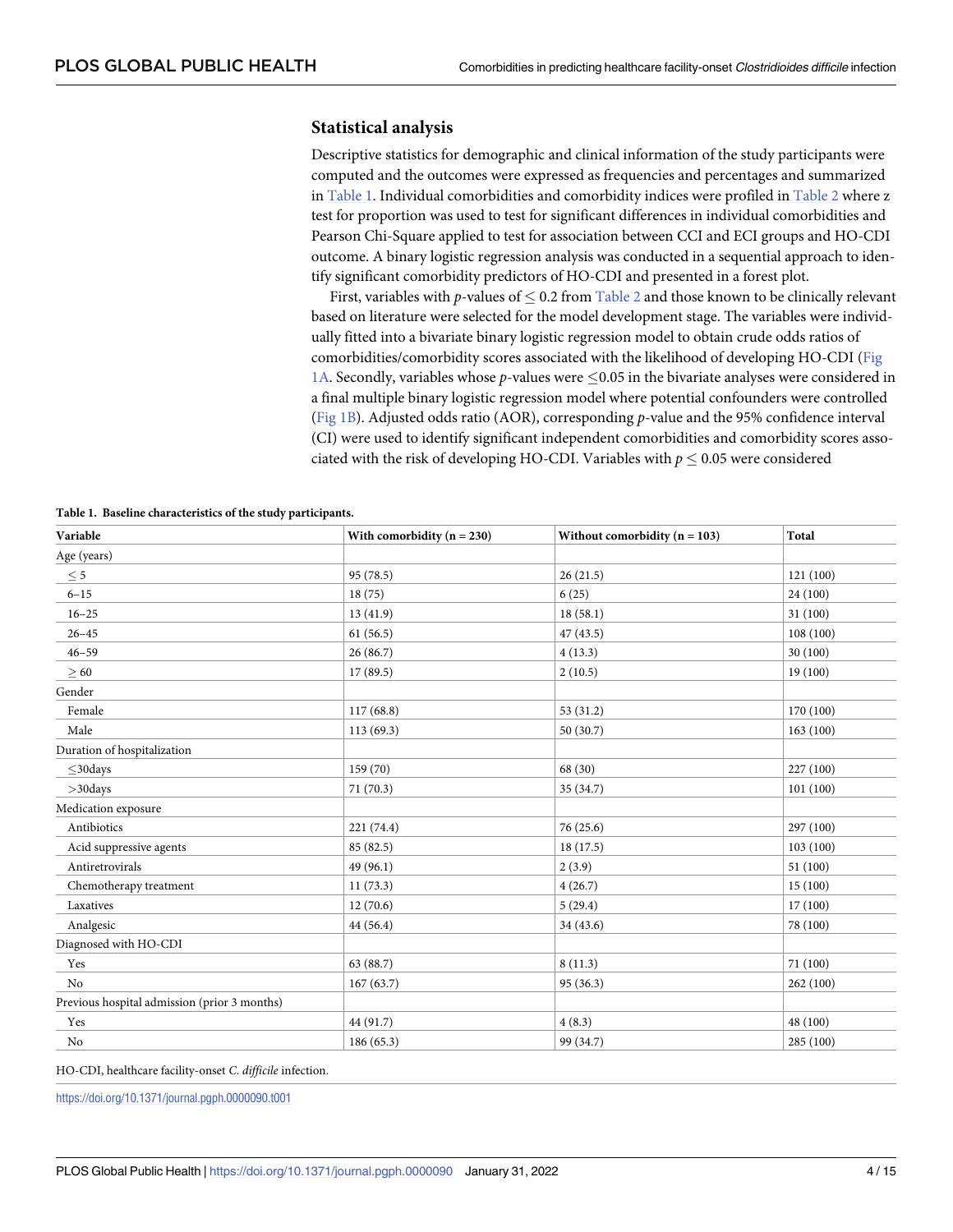| Comorbidity                           | Patients with HO-CDI $(n = 71)$ (%) | Patients without HO-CDI $(n = 262)$ (%) | P           |
|---------------------------------------|-------------------------------------|-----------------------------------------|-------------|
| Congestive heart failure              | 1(1.4)                              | 1(0.4)                                  | <b>ND</b>   |
| Chronic obstructive pulmonary disease | 7(9.9)                              | 4(1.5)                                  | < 0.001     |
| Peptic ulcer disease                  | 8(11.3)                             | 14(5.3)                                 | 0.075       |
| Peripheral vascular disease           | 0(0)                                | 1(0.4)                                  | ND          |
| Liver disease                         | 2(2.8)                              | 3(1.2)                                  | 0.304       |
| <b>Diabetes</b>                       | 12(16.9)                            | 18(6.9)                                 | 0.009       |
| Hemiplegia or paraplegia              | 0(0)                                | 3(1.1)                                  | ND          |
| Chronic kidney disease                | 11(15.5)                            | 12(4.6)                                 | 0.001       |
| Leukemia                              | 4(5.6)                              | 0(0)                                    | ND          |
| Metastatic solid tumor                | 2(2.8)                              | 0(0)                                    | <b>ND</b>   |
| HIV/AIDS                              | 18 (25.4)                           | 41(15.7)                                | 0.058       |
| Cardiac arrhythmias                   | 1(1.41)                             | 0(0)                                    | ND          |
| Hypertension                          | 17(23.9)                            | 25(9.5)                                 | 0.001       |
| Hypothyroidism                        | 1(1.4)                              | 0(0)                                    | ND          |
| Lymphoma                              | 2(2.8)                              | 0(0)                                    | ND          |
| Solid tumor without metastasis        | 4(5.6)                              | 5(1.9)                                  | 0.086       |
| Weight loss (Malnutrition)            | 7(9.9)                              | 28 (10.7)                               | 0.840       |
| Anemia                                | 16(22.5)                            | 25(9.5)                                 | 0.003       |
| Depression                            | 0(0)                                | 1(0.38)                                 | ND          |
| Tuberculosis                          | 15(21.1)                            | 25(9.5)                                 | 0.008       |
| Rickets                               | 1(1.4)                              | 19(7.3)                                 | 0.066       |
| Inflammatory bowel disease            | 2(2.8)                              | 6(2.3)                                  | 0.797       |
| Charlson comorbidity scores           |                                     |                                         | ${<}0.001*$ |
| $CCI = 0$                             | 33 (46.5)                           | 197 (74.4)                              |             |
| $CCI = 1$                             | 4(5.6)                              | 8(3.1)                                  |             |
| $CCI = 2$                             | 11(15.5)                            | 14(5.3)                                 |             |
| $CCI \geq 3$                          | 23 (32.4)                           | 43(16.4)                                |             |
| Elixhauser comorbidity scores         |                                     |                                         | ${<}0.001*$ |
| $ECI = 0$                             | 16(22.5)                            | 142 (54.2)                              |             |
| $ECI = 1$                             | 28 (39.4)                           | 72 (27.5)                               |             |
| $ECI = 2$                             | 15(21.1)                            | 35 (13.4)                               |             |
| ECI > 3                               | 12(16.9)                            | 13(5)                                   |             |

<span id="page-4-0"></span>**[Table](#page-5-0) 2. Pairwise comparison of HO-CDI outcome to individual comorbidity conditions and comorbidity indices.**

CCI, Charlson Comorbidity Index; ECI, Elixhauser Comorbidity Index

� Pearson Chi-Square test was conducted to assess the relationship between CCI and ECI comorbidity scores and the outcome of HO-CDI.

<https://doi.org/10.1371/journal.pgph.0000090.t002>

statistically significant. Likelihood ratio test was used to assess for goodness-of-fit that is whether adding more parameters to ECI and CCI models had significant impact in predicting the outcome of CDI. Here, the likelihood ratio test static (assumed to follow chi-squared distribution) was generated by getting the difference between log-likelihoods of the simple and complex models, and degrees of freedom represented by additional parameters in the complex model. Finally, to determine the CCI and ECI performance in predicting HO-CDI outcome, the model fit was assessed using a pseudo-R squared where the model with the higher value was considered a better predictor of HO-CDI.

For each variable, patients without the individual comorbid conditions were the reference group while for comorbidity scores, a score of 0 was the reference value in the analysis. The statistical analysis and visualization were performed using STATA version 13.1.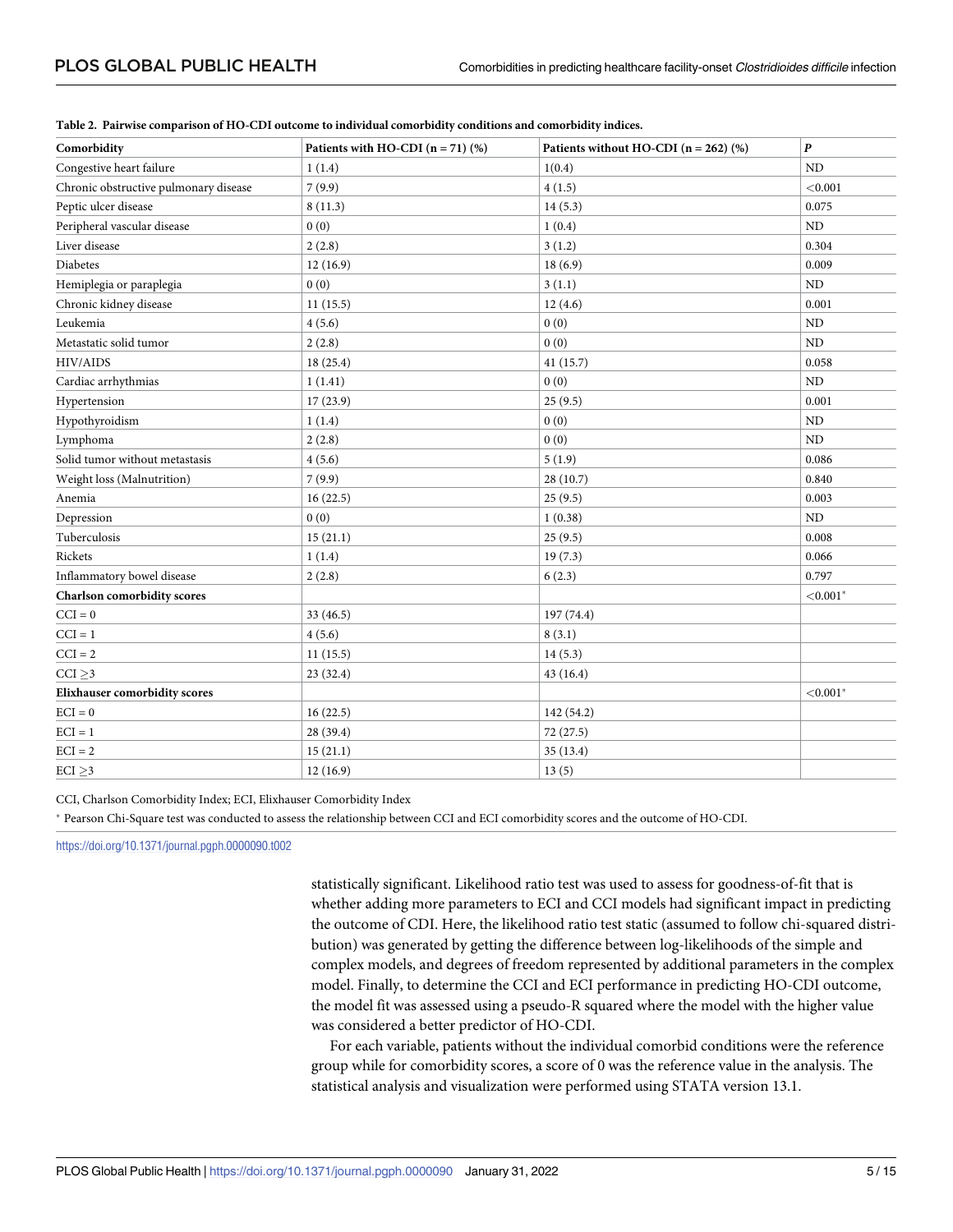## <span id="page-5-0"></span>**Results**

#### **Demographic and participants characteristics**

The baseline characteristics of the 333 patients with and without comorbidities are summarized in [Table](#page-3-0) 1. A total of 230/333 (69%) had comorbidities, while 102/333 (31%) did not report any history of comorbidities. The proportion of comorbidities was greater in patients aged over 60 years. Additionally, higher proportions of medication exposure were recorded in the group with comorbidities: antiretrovirals 49/51 (96.1%), acid-suppressive agents 85/103 (82.5%) and antibiotics 221/297 (74.4%) than in the non-comorbid group. Among the total number of patients who reported prior hospital admission in the preceding three months, 44/ 48 (91.7%) had comorbid conditions while those diagnosed with HO-CDI were 63/71 (88.7%). However, there were no proportional differences in the duration of hospitalization  $(<$ 30 or *>*30 days) in the comorbid and non-comorbid groups.

Independent comorbidities that differed significantly between the HO-CDI patients and the comparison group included hypertension (23.5% vs. 9.5%), anemia (22.5% vs. 9.5%), tuberculosis (21.1% vs. 9.5%), diabetes (16.9% vs. 6.9%), chronic kidney disease (15.5% vs. 4.6%) and chronic obstructive pulmonary disease (9.9% vs. 1.5%). Additionally, the results revealed that although there were more patients with HIV/AIDS (25.4% vs. 15.7%) and peptic ulcer disease (11.3% vs. 5.3%) in the HO-CDI group, the difference in proportions were not significant. A majority of the participants had a score of zero in both the CCI (*n* = 230) and ECI ( $n = 158$ ). However, more than a third of the participants who had a CCI score of 1  $(33.3\%)$ ,  $2(44\%)$  and  $\geq 3(34.8\%)$  were positive for HO-CDI compared to only 14.4% who had a score of 0. Also, 28%, 30% and 48% of the participants positive for HO-CDI had an ECI score of 1, 2, and  $> 3$ , respectively. The differences between the categories of both the CCI and ECI were statistically significant at  $p < 0.001$ . Summary statistics comparing the proportions of HO-CDI outcome by individual comorbidities and comorbidity scores are illustrated in [Table](#page-4-0) 2.

Independent comorbidities including congestive heart failure, peripheral vascular disease, hemiplegia, leukemia, metastatic solid tumor, cardiac arrhythmias, hypothyroidism, lymphoma and depression were not explored further because of their relatively low frequencies.

#### **Logistic regression analysis of potential comorbidity predictors of HO-CDI**

The unadjusted and adjusted logistic regression models were analyzed to explore the association between comorbidities and HO-CDI (Fig 1A [and](#page-6-0) 1B). Eight individual comorbidities with  $p$ -values of  $\leq 0.2$  and all the comorbidity scores in each category were individually fitted into a crude logistic regression model. Following univariate analysis, patients with chronic pulmonary disease (Odds ratio, OR, 7.06; 95% Confidence interval, CI, 2–24.84; *p <* 0.05), chronic kidney disease (OR, 3.82; 95% CI, 1.61–9.04; *p <* 0.001), hypertension (OR, 2.98; 95% CI, 1.51–5.91; *p <* 0.05), diabetes (OR, 2.76; 95% CI, 1.26–6.04; p *<* 0.05), anemia (OR, 2.76; 95% CI, 1.38–5.51; *p <* 0.05) and tuberculosis (OR, 2.54; 95% CI, 1.26–5.13; *p <* 0.05) were more likely to have HO-CDI conditions compared to non-HO-CDI patients. Additionally, patients with CCI scores of 2 (OR, 4.69; 95% CI, 1.96–11.21;  $p < 0.001$ ) and  $\geq 3$  (OR, 3.19; 95% CI, 1.71–5.97; *p <* 0.001) were more likely to develop HO-CDI as were those with ECI scores of 1, 2 and  $\geq$  3. Peptic ulcer disease and HIV/AIDS were not significant in the crude logistic regression model and were therefore not fitted into the adjusted logistic regression model.

After adjusting for all the potential confounders, five independent comorbidities were identified as potential predictors of HO-CDI: chronic obstructive pulmonary disease (OR, 9.51;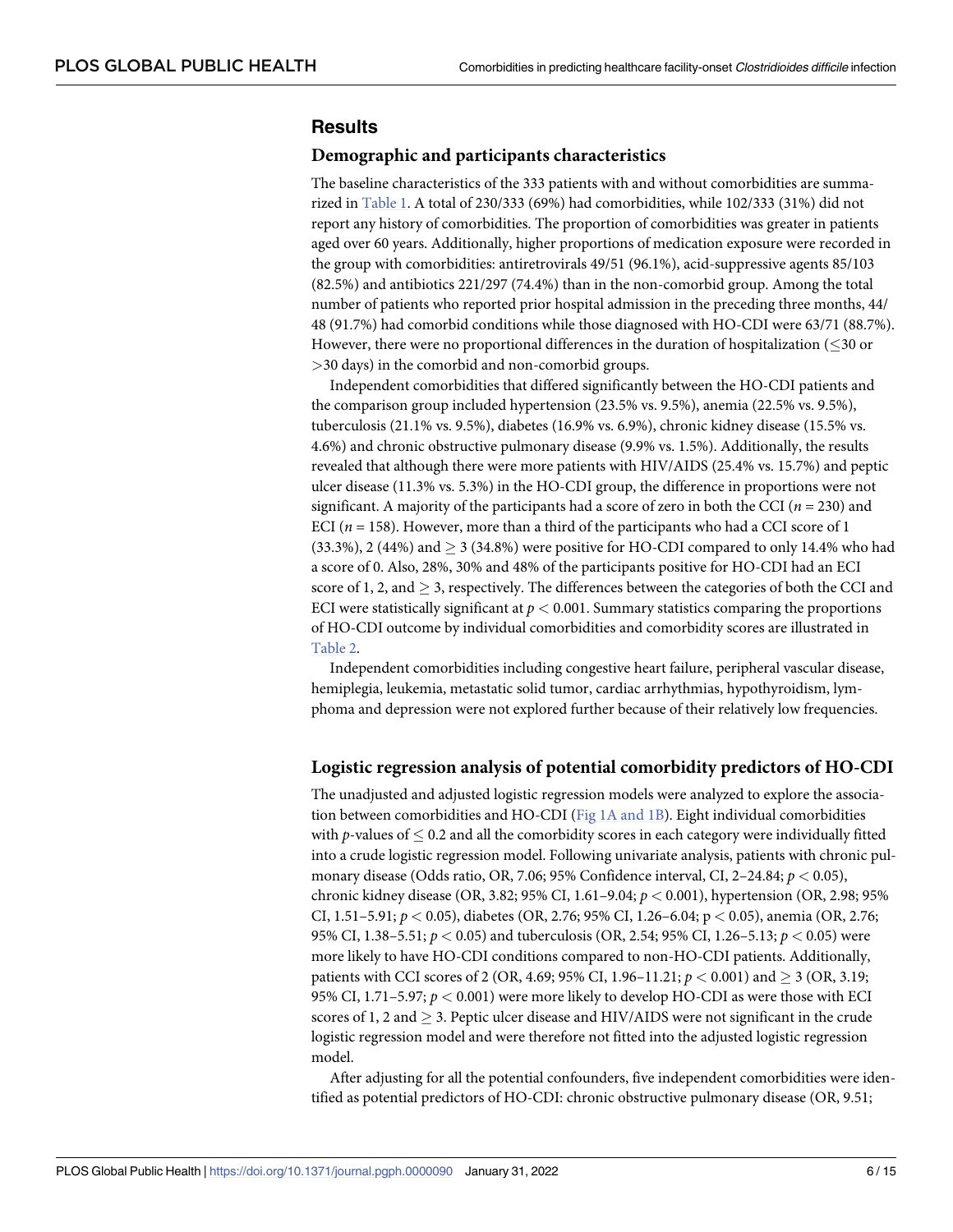$(A)$ 

<span id="page-6-0"></span>

 $(B)$ 



[Fig](#page-5-0) 1. Forest plot depicting odds ratios (OR) with 95% confidence interval (95% CI) of predicting HO-CDI in patients with different **comorbidity profiles.** (A) Univariate logistic regression model showing unadjusted crude odds ratios. (B) Multiple binary logistic regression model showing adjusted odds ratios. The horizontal lines indicate the width of the confidence interval while the vertical marks on each horizontal line show the odds ratios. An odds ratio of more than 1.0 indicates increased risk. Abbreviations: OR- Odds ratio; CI- Confidence Interval; CCI, Charlson Comorbidity Index; ECI, Elixhauser Comorbidity Index; *p*-value indicating the level of statistical significance (*p <* 0.05).

<https://doi.org/10.1371/journal.pgph.0000090.g001>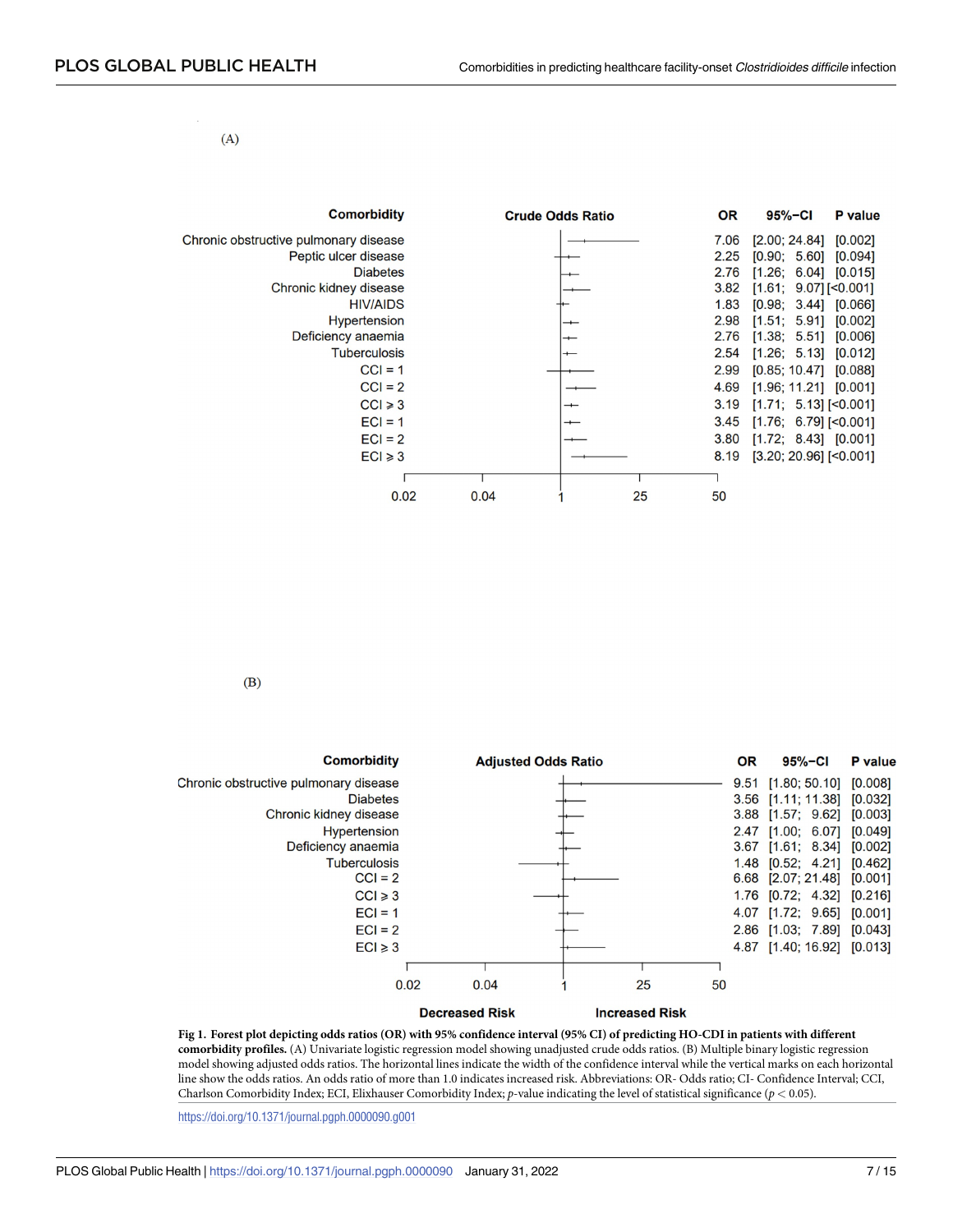<span id="page-7-0"></span>95% CI, 1.80–50.1), diabetes (OR, 3.56; 95% CI, 1.11–11.384), chronic kidney disease (OR, 3.88; 95% CI, 1.57–9.62), anemia (OR, 3.67; 95% CI, 1.61–8.34) and hypertension (OR, 2.47; 95% CI, 1–6.07). In comparison to patients who did not have tuberculosis, patients with tuberculosis were 48% more likely to develop HO-CDI although this was not statistically significant. In reference to comorbidity scores, while adjusting for all confounding variables and other comorbidities, the patients who had a CCI score of 2 were 6.67-times (95% CI: 2.07–21.48; *p <* 0.001) more likely to have HO-CDI compared to patients who did not have CCI comorbidities (i.e., CCI = 0), while patients who had an ECI score of 1, 2 and  $>$  3 were associated with a 4.07-times (95% CI: 1.72–9.65; *p <* 0.001), 2.86-times (95% CI: 1.03–7.89; *p <* 0.05) and 4.87-times (95% CI: 1.40–16.92; *p <* 0.05) increased odds of HO-CDI, respectively.

## **Discussion**

This study is the first to assess independent comorbidities and comorbidity scores that increase the risk of developing HO-CDI in hospitalized patients in a Kenyan cohort. We observed that the majority of the hospitalized patients had underlying conditions with significantly higher proportions in the older population. In addition, an overall significantly higher rate of HO-CDI was observed in the patient population with comorbidities.

Comorbidities with higher prevalence in patients with HO-CDI included HIV/AIDS, followed by hypertension, anemia, tuberculosis, diabetes, chronic kidney disease, peptic ulcer disease and chronic obstructive pulmonary disease. Most of these comorbidities would necessitate polypharmacy and prolonged hospital admission directly influencing the shift from *C*. *difficile* colonization to subsequent CDI [[13](#page-11-0)]. Consistent with previous studies, independent comorbidities including hypertension, chronic kidney disease, anemia, diabetes, chronic obstructive pulmonary disease as well as aggregate Charlson Comorbidity scores and Elixhauser Comorbidity scores were significantly associated with increased risk of HO-CDI [\[5,](#page-10-0) [8](#page-10-0), [14](#page-11-0)].

In the present study we noted that chronic diseases including diabetes, hypertension, chronic kidney disease and chronic obstructive pulmonary disease were significantly highly ranked predictors of HO-CDI. It is known that a chronic disease naturally compromises the immune system. Consequently, decreased immunological tolerance among our study participants would have increased their susceptibility to infections, likely leading to more antibiotic intake and prolonged hospitalization. Moreover, the descriptive statistics from this study showed that antibiotics and previous history of admission, which are both potential risk factors of developing HO-CDI were significantly higher among the patients with comorbidities. Interestingly, even after adjusting for these factors in the multiple logistic regression, strong correlations were still observed. Thus, our results suggest that chronic diseases are significant predictors of HO-CDI as noted earlier [[15–17\]](#page-11-0).

Findings from this study suggest that COPD was among the significant predictors resulting in 9.5 times increased risk of HO-CDI. A possible explanation for this could be that the increased susceptibility to bacterial respiratory tract infections in COPD patients contributes to greater consumption of antibiotics, which in turn predisposes patients to HO-CDI [[18](#page-11-0)]. According to Jasiak et al, COPD resulted in a 3.5-fold increased risk of recurrent HO-CDI [\[19\]](#page-11-0).

Previous studies comparing patients with and without underlying chronic kidney disease (CKD) noted that the former had a higher risk of initial and recurrent episodes of CDI [\[20,](#page-11-0) [21\]](#page-11-0). Similarly, these findings were supported by a recent study that observed an almost fourfold increased risk (OR:3.68, CI: 1.63–8.31,  $p = 0.002$ ) of developing CDI in patients with underlying CKD [\[22\]](#page-11-0). The reduced function of the kidney not only interferes with the elimination of the toxins from the body but also alters the functions of the intestinal microbiota and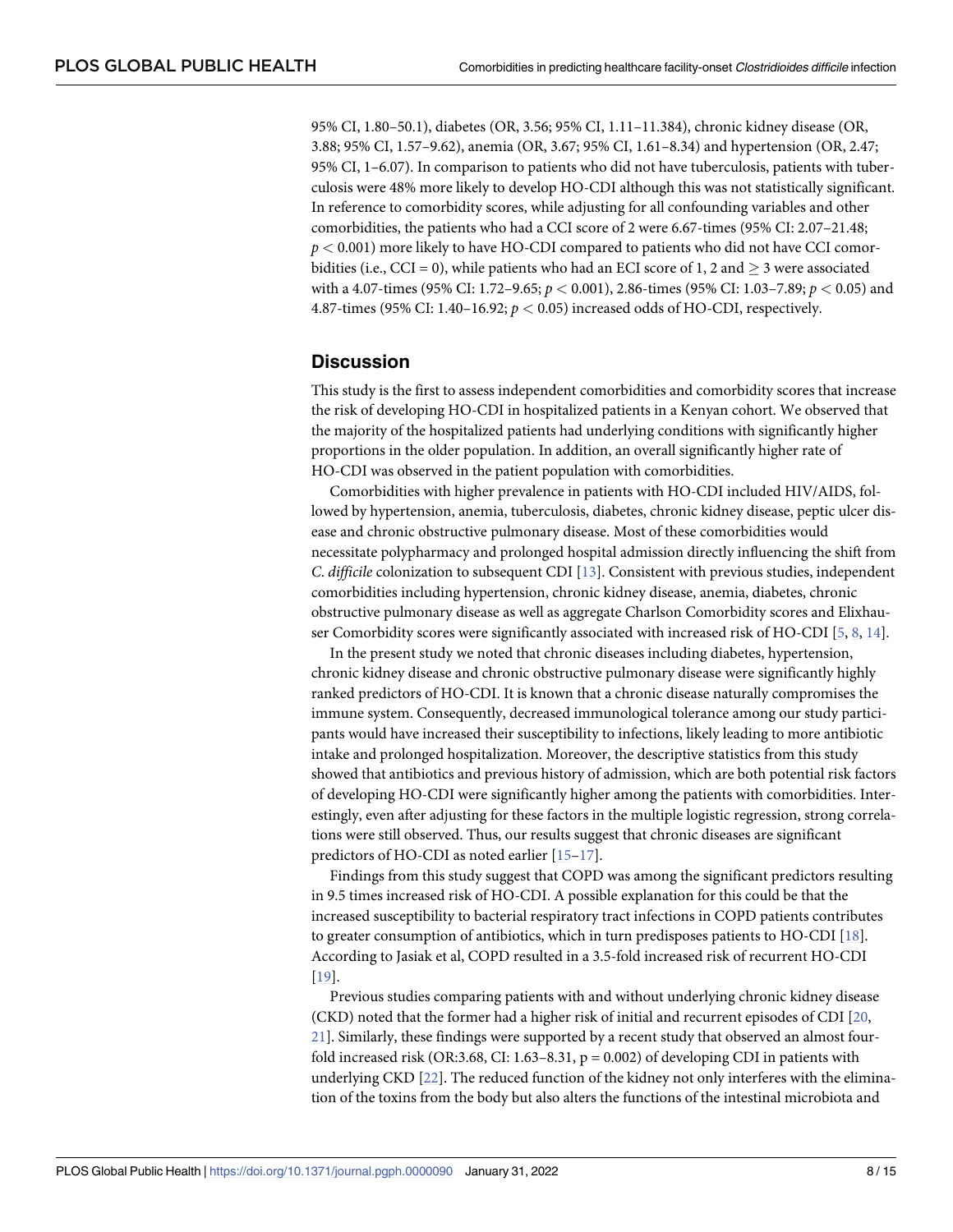<span id="page-8-0"></span>activates systemic inflammation [[23](#page-11-0)[–25\]](#page-12-0). These observations could therefore explain the increased susceptibility of HO-CDI in patients with CKD.

Hypertension was the highest comorbidity observed among the study participants and was significantly associated with an increased risk of developing HO-CDI. Previous investigations have reported similar findings [\[26,](#page-12-0) [27\]](#page-12-0). Currently, the reason behind the increased risk is not apparent, however, accumulating evidence using both animal and human models suggests that hypertension influences gut microbiota dysbiosis [\[28,](#page-12-0) [29\]](#page-12-0). On the other hand, antihypertensive drugs have been shown to improve or compromise intestinal microbiota [\[30,](#page-12-0) [31\]](#page-12-0). Verapamil, for example, protected the cells from *C*. *difficile* intoxication [\[32\]](#page-12-0). We however did not collect any information on antihypertensive medication in this study. Therefore, based on the data we could not ascertain whether hypertension itself or the hypertensive medication was responsible for increased odds of developing HO-CDI.

Another important chronic disease predictor observed in this study was diabetes. Patients with diabetes were three times more likely to develop CDI compared to non-diabetic patients. The relationship between CDI and diabetes has been studied extensively. Diabetes has been established as a possible independent risk factor for primary and recurrent CDI [[33–35\]](#page-12-0). Diabetes causes structural remodeling of the colon that affects various functions of the gastrointestinal tract leading to, amongst other things, impaired motility and an altered composition of the intestinal microbiota, which may contribute to *C*. *difficile* driven diarrhoea [\[36,](#page-12-0) [37\]](#page-12-0). On the other hand, in their case-control study Eliakim-Raz et al. observed that diabetic patients treated with metformin an anti-diabetic drug had reduced odds (OR 0.58; 95% CI, 0.37–0.93;  $p = 0.023$ ) of developing CDI compared to their counterparts [\[38\]](#page-12-0). Similarly, an interventional study observed that metformin-treated diabetic patients had a reduced abundance of *Clostridium* spp., which could significantly impact *C*. *difficile* colonization [\[39\]](#page-12-0). Although the exact mechanism behind this is not clear, a potential mechanism that has been investigated is that metformin alters the reabsorption of secondary bile acids and as a result inhibits spore germination, vegetative growth and toxin activity of *C*. *difficile* strains [\[40–](#page-12-0)[42](#page-13-0)]. Therefore, even though a causal relationship has not been established, it is evident that structural and functional changes in the colon induced by diabetes itself or diabetes medication are likely to alter the composition of the gut microbiota, which consequently increases or reduces the risk of CDI [[43](#page-13-0)].

Univariate analysis showed an association between tuberculosis and HO-CDI, however after adjusting for potential confounders including anti-tuberculosis treatment, no statistical difference was observed in patients with HO-CDI in comparison with patients without HO-CDI. Thus, the relationship between tuberculosis and HO-CDI may have occurred because of the confounding effect of anti-tuberculosis drug exposure. Rifampicin was previously shown to induce CDI in patients receiving anti-tuberculosis treatment [[44](#page-13-0)]. Additionally, prolonged use of rifampicin has resulted in high resistance rates in some settings, consequently promoting the persistence of resistant *C*. *difficile* strains in patients undergoing tuberculosis treatment [\[45,](#page-13-0) [46\]](#page-13-0). In support of this, we previously reported that a large proportion of *C*. *difficile* strains isolated from the same study population showed resistance to rifampicin [[9\]](#page-10-0).

Although HIV/AIDS was a frequent comorbidity, this group of patients had 42% lower odds of developing HO-CDI. However, we noted that a majority of these patients were receiving concomitant antiretroviral therapy and consequently this would have an effect in reducing the risk of CDI as previously described [\[47\]](#page-13-0). In addition, future studies should provide more insights on the risk of developing HO-CDI in patients with HIV/AIDS as some studies have suggested a possible association between pre-existing HIV/AIDS and CDI in both adults and children [[48](#page-13-0), [49](#page-13-0)].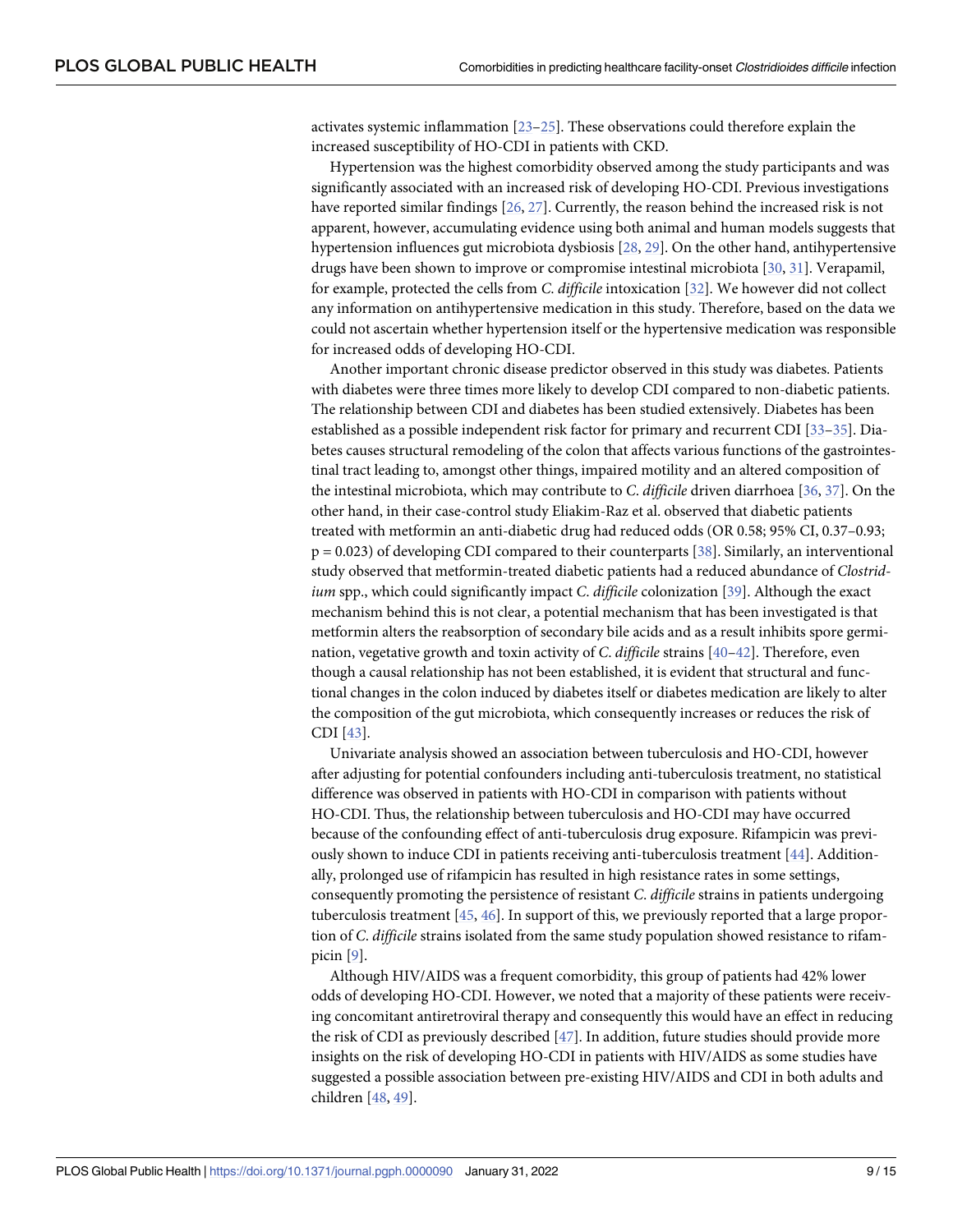<span id="page-9-0"></span>The present study failed to establish a correlation between HO-CDI and underlying peptic ulcer disease, liver disease, inflammatory bowel disease, low levels of vitamin D (rickets), solid tumor without metastasis, and weight loss (malnutrition) as previously described [[17](#page-11-0), [50–54\]](#page-13-0). Future clinical studies should explore these associations considering the possibility of increased antibiotic use and hospital admission.

In both CCI and ECI classification, there was sufficient evidence (*p <* 0.001) to reject the null hypothesis and conclude that there is an association between the CCI and ECI comorbidity scores and the primary outcome of HO-CDI. Despite their differences in weighting and number of comorbidities, both models performed well with minor differences in their validation values. It is interesting that patients with CCI  $\geq$ 3 were no more likely to have HO-CDI than those with scores of 0. A possible reason for this might be that patients in this group are regarded as having moderate and severe comorbidity levels raising the likelihood that their diarrhoea is due to causes other than CDI. In testing for goodness-of-fit, the adjusted/complex model was shown to fit the dataset significantly better (p value *<* 0.0001) for both the CCI and ECI groupings. However, most remarkable observation from the analysis was that the Elixhauser classification emerged as a better predictor than the Charlson classification in both the unadjusted (Pseudo R-squared 7.89 vs 6.09) and adjusted models (Pseudo R-squared 27.55 vs 27.04). These findings are consistent with previous studies where the Elixhauser grouping was reported to be a better predictor of an outcome while compared to the Charlson grouping, albeit by a small margin [\[55\]](#page-13-0).

Although solid evidence linking comorbidities with HO-CDI was observed, this study, however, had some limitations. First, the study participants were enrolled from a single centre and hence the findings may not be generalized to other healthcare facilities within the country and therefore future studies should consider a multicentre approach. Secondly, data collection relied mostly on what was indicated in each patient's file, which could have contributed to underreporting of some conditions. Finally, for some conditions like diabetes, it was not classified as complicated or uncomplicated as required by ICD-10-CM.

In summary, chronic obstructive pulmonary disease, chronic kidney disease, anemia, diabetes, and hypertension were significant predictors of HO-CDI in our setting. Therefore, it is recommended that patients with these co-morbidities be identified early and, where possible, procedures implemented that serve to limit potential exposure to other patients with CDI and/ or environments likely to be contaminated by spores. Interventions aimed at restoring and maintaining the resident gut microbiota may also be beneficial in this patient population. The study also suggests that stratification of comorbidities according to ECI rather than CCI would further help to identify at-risk patients since it was a better predictor for HO-CDI.

#### **Supporting information**

**S1 [Table.](http://journals.plos.org/globalpublichealth/article/asset?unique&id=info:doi/10.1371/journal.pgph.0000090.s001) Assigned weights of Charlson and Elixhauser Comorbidity Index.** (DOCX)

**S1 [Data](http://journals.plos.org/globalpublichealth/article/asset?unique&id=info:doi/10.1371/journal.pgph.0000090.s002). Data supporting information file.** (XLS)

#### **Acknowledgments**

We thank Dr. Patrick Opiyo Owili, Senior Lecturer in Public Health at the University of Eastern Africa, Baraton for his support in data analysis and insights regarding comorbidity indices.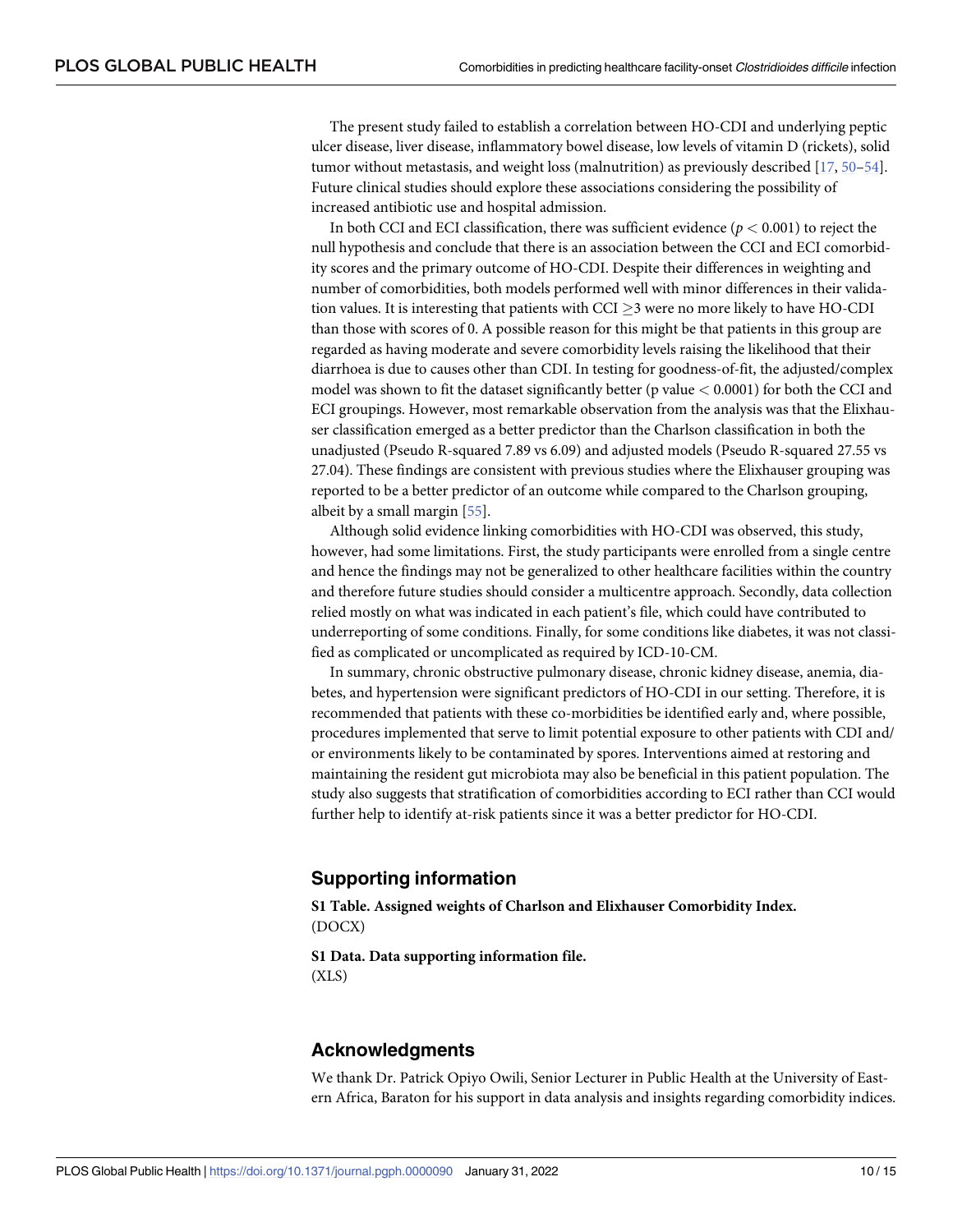#### <span id="page-10-0"></span>**Author Contributions**

**Conceptualization:** Winnie C. Mutai, Marianne Mureithi, Omu Anzala, Gunturu Revathi.

**Data curation:** Winnie C. Mutai, Robert Ofwete.

**Formal analysis:** Winnie C. Mutai, Robert Ofwete.

**Funding acquisition:** Winnie C. Mutai.

**Investigation:** Winnie C. Mutai.

**Methodology:** Winnie C. Mutai, Brian Kullin, Cecilia Kyany' a, Erick Odoyo, Lillian Musila.

**Project administration:** Winnie C. Mutai.

**Resources:** Winnie C. Mutai.

**Supervision:** Marianne Mureithi, Omu Anzala, Gunturu Revathi.

**Validation:** Winnie C. Mutai, Robert Ofwete.

**Visualization:** Winnie C. Mutai, Robert Ofwete.

**Writing – original draft:** Winnie C. Mutai.

**Writing – review & editing:** Winnie C. Mutai, Brian Kullin, Lillian Musila.

#### **References**

- **[1](#page-1-0).** Magill SS, Edwards JR, Bamberg W, Beldavs ZG, Dumyati G, Kainer MA, et al. Multistate point-prevalence survey of health care-associated infections. New England Journal of Medicine. Massachussetts Medical Society; 2014; 370:1198–208. <https://doi.org/10.1056/NEJMoa1306801> PMID: [24670166](http://www.ncbi.nlm.nih.gov/pubmed/24670166)
- **[2](#page-1-0).** Eze P, Balsells E, Kyaw MH, Nair H. Risk factors for Clostridium difficile infections—An overview of the evidence base and challenges in data synthesis. Journal of Global Health [Internet]. University of Edin-burgh; 2017 [cited 2021 May 7]; 7. Available from: [/pmc/articles/PMC5460399/](http://pmc/articles/PMC5460399/)
- **[3](#page-1-0).** Furuya-Kanamori L, Stone JC, Clark J, McKenzie SJ, Yakob L, Paterson DL, et al. Comorbidities, Exposure to Medications, and the Risk of Community-Acquired Clostridium difficile Infection: A Systematic Review and Meta-analysis. Infection Control & Hospital Epidemiology [Internet]. 2015 [cited 2019 Feb 5]; 36:132–41. Available from: <http://www.ncbi.nlm.nih.gov/pubmed/25632995>
- **4.** Ticinesi A, Nouvenne A, Folesani G, Prati B, Morelli I, Guida L, et al. Multimorbidity in elderly hospitalised patients and risk of Clostridium difficile infection: A retrospective study with the Cumulative Illness Rating Scale (CIRS). BMJ Open [Internet]. BMJ Publishing Group; 2015 [cited 2021 May 8]; 5. Available from: [/pmc/articles/PMC4636642/](http:///pmc/articles/PMC4636642/) <https://doi.org/10.1136/bmjopen-2015-009316> PMID: [26503394](http://www.ncbi.nlm.nih.gov/pubmed/26503394)
- **[5](#page-7-0).** Harris AD, Sbarra AN, Leekha S, Jackson SS, Johnson JK, Pineles L, et al. Electronically available comorbid conditions for risk prediction of healthcare-associated clostridium difficile infection. Infection Control and Hospital Epidemiology [Internet]. Cambridge University Press; 2018 [cited 2021 May 9]; 39:297–301. Available from: [https://www.cambridge.org/core/journals/infection-control-and-hospital](https://www.cambridge.org/core/journals/infection-control-and-hospital-epidemiology/article/abs/electronically-available-comorbid-conditions-for-risk-prediction-of-healthcareassociated-clostridium-difficile-infection/E772189CA6A79DB42CA497C72642367C)[epidemiology/article/abs/electronically-available-comorbid-conditions-for-risk-prediction-of](https://www.cambridge.org/core/journals/infection-control-and-hospital-epidemiology/article/abs/electronically-available-comorbid-conditions-for-risk-prediction-of-healthcareassociated-clostridium-difficile-infection/E772189CA6A79DB42CA497C72642367C)[healthcareassociated-clostridium-difficile-infection/E772189CA6A79DB42CA497C72642367C](https://www.cambridge.org/core/journals/infection-control-and-hospital-epidemiology/article/abs/electronically-available-comorbid-conditions-for-risk-prediction-of-healthcareassociated-clostridium-difficile-infection/E772189CA6A79DB42CA497C72642367C) [https://](https://doi.org/10.1017/ice.2018.10) [doi.org/10.1017/ice.2018.10](https://doi.org/10.1017/ice.2018.10) PMID: [29397800](http://www.ncbi.nlm.nih.gov/pubmed/29397800)
- **[6](#page-1-0).** Abou Chakra CN, Pepin J, Sirard S, Valiquette L. Risk factors for recurrence, complications and mortality in Clostridium difficile infection: A systematic review. PLoS ONE. Public Library of Science; 2014. <https://doi.org/10.1371/journal.pone.0098400> PMID: [24897375](http://www.ncbi.nlm.nih.gov/pubmed/24897375)
- **[7](#page-1-0).** Negrut N, Bungau S, Behl T, Khan SA, Vesa CM, Bustea C, et al. Risk Factors Associated with Recurrent Clostridioides difficile Infection. Healthcare [Internet]. MDPI AG; 2020 [cited 2021 May 8]; 8:352. Available from: [/pmc/articles/PMC7551610/](http://pmc/articles/PMC7551610/)
- **[8](#page-1-0).** Davies K, Lawrence J, Berry C, Davis G, Yu H, Cai B, et al. Risk Factors for Primary Clostridium difficile Infection; Results From the Observational Study of Risk Factors for Clostridium difficile Infection in Hospitalized Patients With Infective Diarrhea (ORCHID). Frontiers in Public Health [Internet]. Frontiers Media S.A.; 2020 [cited 2020 Sep 17]; 8:293. Available from: [/pmc/articles/PMC7379483/?report=](http://pmc/articles/PMC7379483/?report=abstract) [abstract](http://pmc/articles/PMC7379483/?report=abstract) <https://doi.org/10.3389/fpubh.2020.00293> PMID: [32766196](http://www.ncbi.nlm.nih.gov/pubmed/32766196)
- **[9](#page-2-0).** Mutai WC, Mureithi MW, Anzala O, Revathi G, Kullin B, Burugu M, et al. High Prevalence of Multidrug-Resistant Clostridioides difficile Following Extensive Use of Antimicrobials in Hospitalized Patients in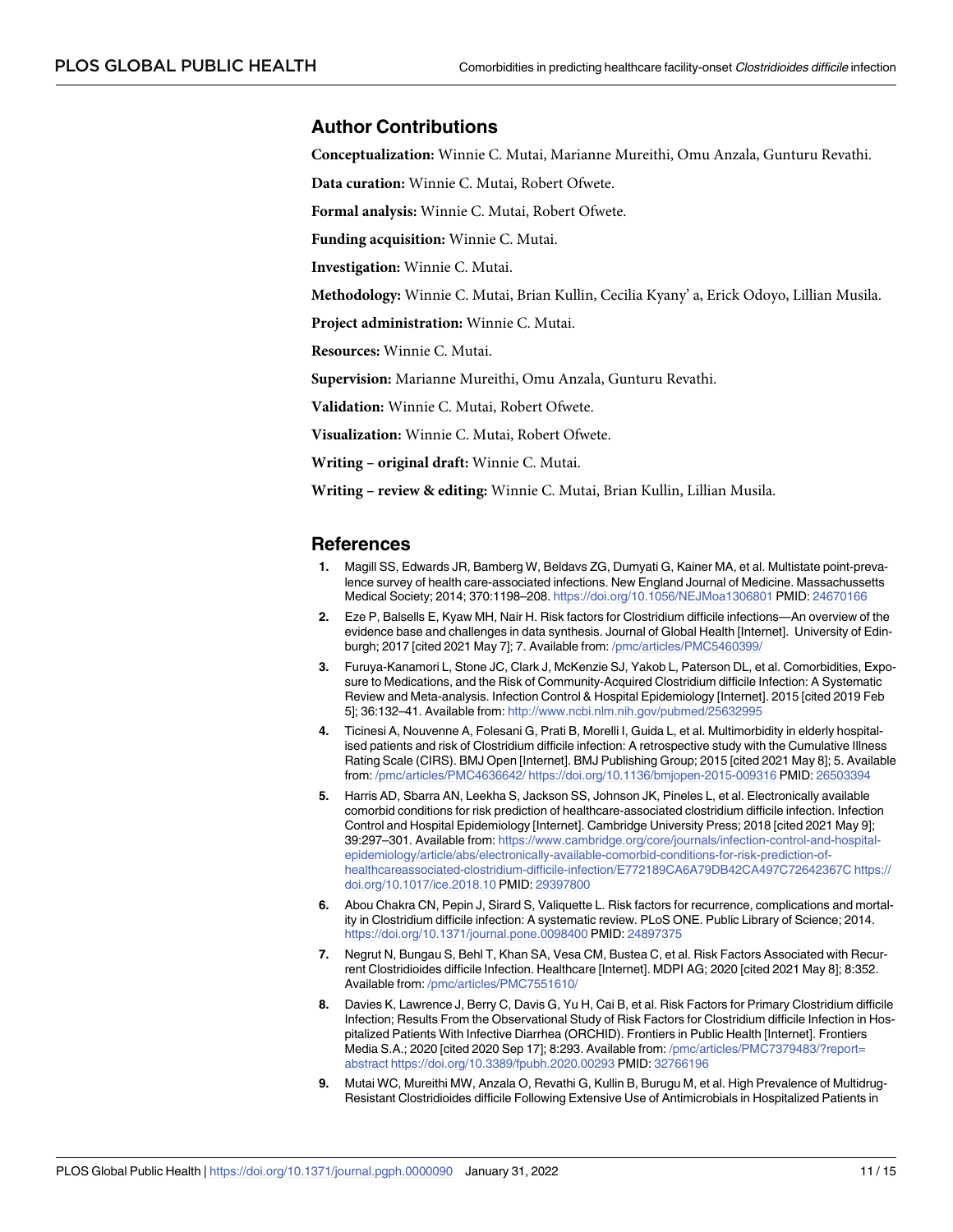Kenya. Frontiers in Cellular and Infection Microbiology [Internet]. Frontiers Media S.A.; 2021 [cited 2021 May 7]; 10:1. Available from: [www.frontiersin.org](http://www.frontiersin.org) <https://doi.org/10.3389/fcimb.2020.604986> PMID: [33628744](http://www.ncbi.nlm.nih.gov/pubmed/33628744)

- <span id="page-11-0"></span>**10.** Oyaro MO, Plants-Paris K, Bishoff D, Malonza P, Gontier CS, DuPont HL, et al. High rate of Clostridium difficile among young adults presenting with diarrhea at two hospitals in Kenya. International Journal of Infectious Diseases. Elsevier B.V.; 2018; 74:24–8. <https://doi.org/10.1016/j.ijid.2018.06.014> PMID: [29960098](http://www.ncbi.nlm.nih.gov/pubmed/29960098)
- **[11](#page-2-0).** Plants-Paris K, Bishoff D, Oyaro MO, Mwinyi B, Chappell C, Kituyi A, et al. Prevalence of Clostridium difficile infections among Kenyan children with diarrhea. International Journal of Infectious Diseases. Elsevier B.V.; 2019; 81:66–72. <https://doi.org/10.1016/j.ijid.2019.01.024> PMID: [30660798](http://www.ncbi.nlm.nih.gov/pubmed/30660798)
- **[12](#page-2-0).** Valderas JM, Starfield B, Sibbald B, Salisbury C, Roland M. Defining comorbidity: Implications for understanding health and health services. Annals of Family Medicine [Internet]. Annals of Family Medicine, Inc; 2009 [cited 2021 May 31]; 7:357–63. Available from: [/pmc/articles/PMC2713155/](http://pmc/articles/PMC2713155/) [https://doi.](https://doi.org/10.1370/afm.983) [org/10.1370/afm.983](https://doi.org/10.1370/afm.983) PMID: [19597174](http://www.ncbi.nlm.nih.gov/pubmed/19597174)
- **[13](#page-7-0).** Vincent C, Miller MA, Edens TJ, Mehrotra S, Dewar K, Manges AR. Bloom and bust: Intestinal microbiota dynamics in response to hospital exposures and Clostridium difficile colonization or infection. Microbiome [Internet]. BioMed Central Ltd.; 2016 [cited 2021 May 7]; 4. Available from: [https://pubmed.](https://pubmed.ncbi.nlm.nih.gov/26975510/) [ncbi.nlm.nih.gov/26975510/](https://pubmed.ncbi.nlm.nih.gov/26975510/)
- **[14](#page-7-0).** Khanafer N, Toure A, Chambrier C, Cour M, Reverdy ME, Argaud L, et al. Predictors of Clostridium difficile infection severity in patients hospitalised in medical intensive care. World J Gastroenterol. 2013/12/ 07. 2013; 19:8034–41. <https://doi.org/10.3748/wjg.v19.i44.8034> PMID: [24307797](http://www.ncbi.nlm.nih.gov/pubmed/24307797)
- **[15](#page-7-0).** Stevens V, Concannon C, van Wijngaarden E, McGregor J. Validation of the chronic disease scoreinfectious disease (CDS-ID) for the prediction of hospital-associated clostridium difficile infection (CDI) within a retrospective cohort. BMC Infectious Diseases [Internet]. BioMed Central; 2013 [cited 2021 May 7]; 13:1–8. Available from: <http://www.biomedcentral.com/1471-2334/13/150> [https://doi.org/10.](https://doi.org/10.1186/1471-2334-13-1) [1186/1471-2334-13-1](https://doi.org/10.1186/1471-2334-13-1) PMID: [23280237](http://www.ncbi.nlm.nih.gov/pubmed/23280237)
- **16.** Depestel DD, Aronoff DM. Epidemiology of Clostridium difficile infection. Journal of Pharmacy Practice [Internet]. NIH Public Access; 2013 [cited 2021 May 7]; 26:464–75. Available from: [/pmc/articles/](http://pmc/articles/PMC4128635/) [PMC4128635/](http://pmc/articles/PMC4128635/) <https://doi.org/10.1177/0897190013499521> PMID: [24064435](http://www.ncbi.nlm.nih.gov/pubmed/24064435)
- **[17](#page-9-0).** Lee HY, Hsiao HL, Chia CY, Cheng CW, Tsai TC, Deng ST, et al. Risk factors and outcomes of Clostridium difficile infection in hospitalized patients. Biomedical Journal. Elsevier B.V.; 2019; 42:99–106. <https://doi.org/10.1016/j.bj.2018.12.002> PMID: [31130254](http://www.ncbi.nlm.nih.gov/pubmed/31130254)
- **[18](#page-7-0).** Chmielewska M, Zycinska K, Lenartowicz B, Hadzik-Błaszczyk M, Cieplak M, Kur Z, et al. Clostridium difficile infection due to pneumonia treatment: Mortality risk models. Advances in Experimental Medicine and Biology [Internet]. Springer New York LLC; 2017 [cited 2021 Jun 16]; 955:59–63. Available from: <https://pubmed.ncbi.nlm.nih.gov/27815923/> [https://doi.org/10.1007/5584\\_2016\\_160](https://doi.org/10.1007/5584%5F2016%5F160) PMID: [27815923](http://www.ncbi.nlm.nih.gov/pubmed/27815923)
- **[19](#page-7-0).** Jasiak NM, Alaniz C, Rao K, Veltman K, Nagel JL. Recurrent Clostridium difficile infection in intensive care unit patients. American Journal of Infection Control [Internet]. Mosby Inc.; 2016 [cited 2021 Jun 16]; 44:36–40. Available from: <https://pubmed.ncbi.nlm.nih.gov/26432184/> [https://doi.org/10.1016/j.](https://doi.org/10.1016/j.ajic.2015.08.013) [ajic.2015.08.013](https://doi.org/10.1016/j.ajic.2015.08.013) PMID: [26432184](http://www.ncbi.nlm.nih.gov/pubmed/26432184)
- **[20](#page-7-0).** Ramesh MS, Yee J. Clostridioides difficile Infection in Chronic Kidney Disease/End-Stage Renal Disease [Internet]. Advances in Chronic Kidney Disease. W.B. Saunders; 2019 [cited 2021 Apr 30]. p. 30– 4. Available from: <https://pubmed.ncbi.nlm.nih.gov/30876614/> [https://doi.org/10.1053/j.ackd.2019.01.](https://doi.org/10.1053/j.ackd.2019.01.001) [001](https://doi.org/10.1053/j.ackd.2019.01.001) PMID: [30876614](http://www.ncbi.nlm.nih.gov/pubmed/30876614)
- **[21](#page-7-0).** Kim SC, Seo MY, Lee JY, Kim KT, Cho E, Kim MG, et al. Advanced chronic kidney disease: A strong risk factor for Clostridium difficile infection. Korean Journal of Internal Medicine [Internet]. Korean Association of Internal Medicine; 2016 [cited 2021 Apr 29]; 31:125–33. Available from: [/pmc/articles/](http://pmc/articles/PMC4712416/) [PMC4712416/](http://pmc/articles/PMC4712416/)
- **[22](#page-7-0).** Yang Z, Huang Q, Qin J, Zhang X, Jian Y, Lv H, et al. Molecular Epidemiology and Risk Factors of Clostridium difficile ST81 Infection in a Teaching Hospital in Eastern China. Frontiers in Cellular and Infection Microbiology [Internet]. Frontiers Media S.A.; 2020 [cited 2021 Apr 29]; 10:578098. Available from: [/pmc/articles/PMC7785937/](http://pmc/articles/PMC7785937/) <https://doi.org/10.3389/fcimb.2020.578098> PMID: [33425775](http://www.ncbi.nlm.nih.gov/pubmed/33425775)
- **[23](#page-8-0).** Anders HJ, Andersen K, Stecher B. The intestinal microbiota, a leaky gut, and abnormal immunity in kidney disease [Internet]. Kidney International. Nature Publishing Group; 2013 [cited 2021 Apr 29]. p. 1010–6. Available from: <http://www.kidney-international.org> <https://doi.org/10.1038/ki.2012.440> PMID: [23325079](http://www.ncbi.nlm.nih.gov/pubmed/23325079)
- **24.** Vaziri ND, Wong J, Pahl M, Piceno YM, Yuan J, Desantis TZ, et al. Chronic kidney disease alters intestinal microbial flora. Kidney International [Internet]. Nature Publishing Group; 2013 [cited 2021 May 3]; 83:308–15. Available from: <https://pubmed.ncbi.nlm.nih.gov/22992469/> [https://doi.org/10.1038/ki.](https://doi.org/10.1038/ki.2012.345) [2012.345](https://doi.org/10.1038/ki.2012.345) PMID: [22992469](http://www.ncbi.nlm.nih.gov/pubmed/22992469)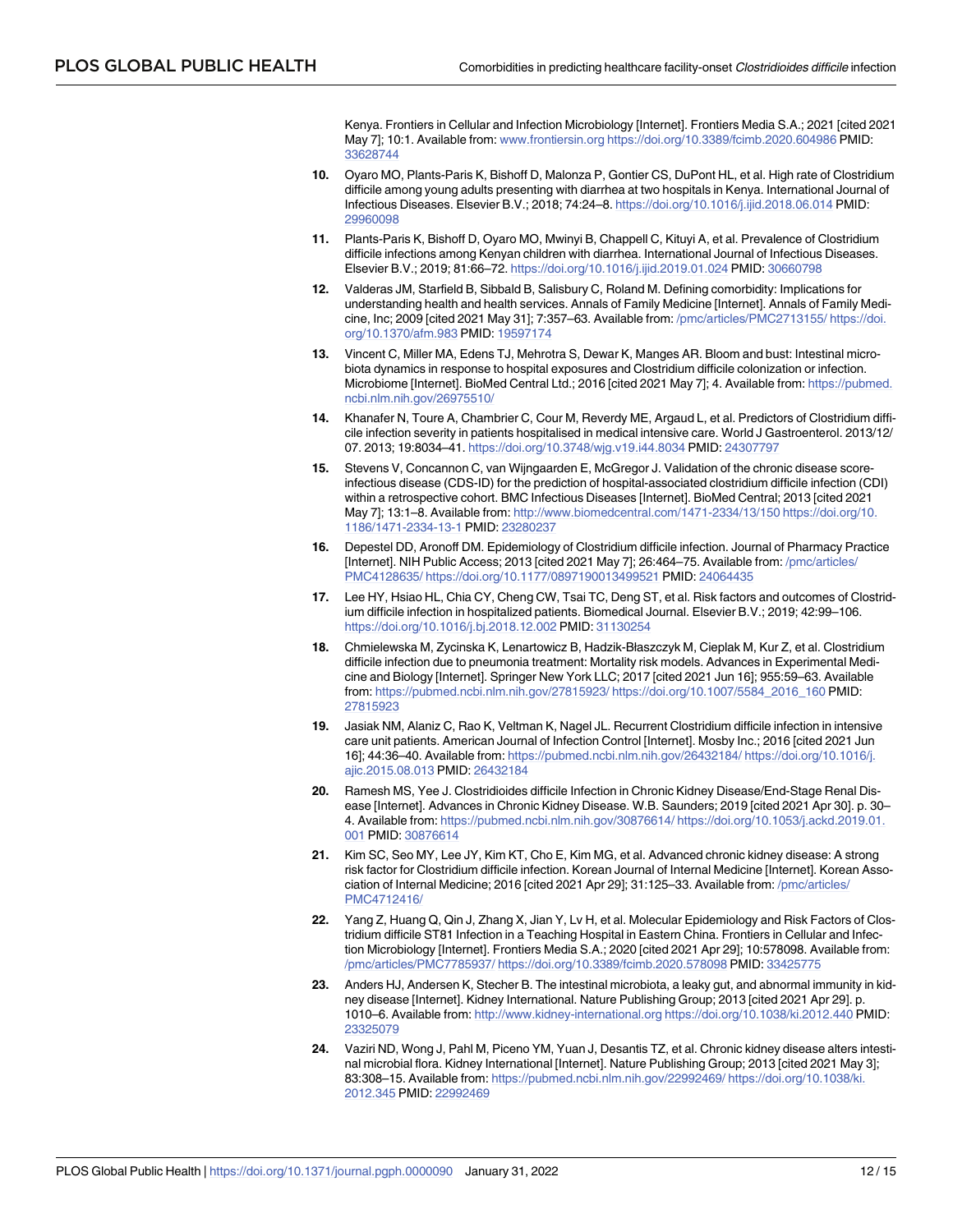- <span id="page-12-0"></span>**[25](#page-8-0).** Ramezani A, Massy ZA, Meijers B, Evenepoel P, Vanholder R, Raj DS. Role of the gut microbiome in Uremia: A potential therapeutic target. American Journal of Kidney Diseases [Internet]. W.B. Saunders; 2016 [cited 2021 May 3]; 67:483–98. Available from: <https://pubmed.ncbi.nlm.nih.gov/26590448/> <https://doi.org/10.1053/j.ajkd.2015.09.027> PMID: [26590448](http://www.ncbi.nlm.nih.gov/pubmed/26590448)
- **[26](#page-8-0).** Hensgens MPM, Dekkers OM, Goorhuis A, Lecessie S, Kuijper EJ. Predicting a complicated course of Clostridium difficile infection at the bedside. Clinical Microbiology and Infection. Blackwell Publishing Ltd; 2014; 20:O301–8. <https://doi.org/10.1111/1469-0691.12391> PMID: [24188103](http://www.ncbi.nlm.nih.gov/pubmed/24188103)
- **[27](#page-8-0).** Malik AT, Quatman CE, Phieffer LS, Ly T v., Khan SN. Clostridium difficile colitis in patients undergoing surgery for hip fractures: an analysis of 17,474 patients. HIP International [Internet]. SAGE Publications Ltd; 2020 [cited 2021 May 2]; 30:22–32. Available from: [http://journals.sagepub.com/doi/10.1177/](http://journals.sagepub.com/doi/10.1177/1120700019831950) [1120700019831950](http://journals.sagepub.com/doi/10.1177/1120700019831950) PMID: [30799640](http://www.ncbi.nlm.nih.gov/pubmed/30799640)
- **[28](#page-8-0).** Yang T, Santisteban MM, Rodriguez V, Li E, Ahmari N, Carvajal JM, et al. Gut Dysbiosis is Linked to Hypertension. Hypertension [Internet]. Lippincott Williams and Wilkins; 2015 [cited 2021 May 4]; 65:1331–40. Available from: [http://hyper.ahajournals.org/lookup/suppl/doi:10.1161/](http://hyper.ahajournals.org/lookup/suppl/doi:10.1161/HYPERTENSIONAHA) [HYPERTENSIONAHA](http://hyper.ahajournals.org/lookup/suppl/doi:10.1161/HYPERTENSIONAHA). PMID: [25870193](http://www.ncbi.nlm.nih.gov/pubmed/25870193)
- **[29](#page-8-0).** Silveira-Nunes G, Durso DF, LRA de O Jr, Cunha EHM, Maioli TU, Vieira AT, et al. Hypertension Is Associated With Intestinal Microbiota Dysbiosis and Inflammation in a Brazilian Population. Frontiers in Pharmacology [Internet]. Frontiers Media S.A.; 2020 [cited 2021 May 4]; 11:258. Available from: [www.](http://www.frontiersin.org) [frontiersin.org](http://www.frontiersin.org) <https://doi.org/10.3389/fphar.2020.00258> PMID: [32226382](http://www.ncbi.nlm.nih.gov/pubmed/32226382)
- **[30](#page-8-0).** Robles-Vera I, Toral M, Visitación N, Sánchez M, Gómez-Guzmán M, Muñoz R, et al. Changes to the gut microbiota induced by losartan contributes to its antihypertensive effects. British Journal of Pharmacology [Internet]. John Wiley and Sons Inc.; 2020 [cited 2021 May 4]; 177:2006–23. Available from: <https://onlinelibrary.wiley.com/doi/abs/10.1111/bph.14965> PMID: [31883108](http://www.ncbi.nlm.nih.gov/pubmed/31883108)
- **[31](#page-8-0).** Jama H, Kaye DM, Marques FZ. Population-based gut microbiome associations with hypertension the need for more detailed phenotypes. Circulation Research [Internet]. Lippincott Williams and Wilkins; 2018 [cited 2021 May 4]; 123:1185–7. Available from: <https://www.ahajournals.org/> [https://doi.org/10.](https://doi.org/10.1161/CIRCRESAHA.118.313792) [1161/CIRCRESAHA.118.313792](https://doi.org/10.1161/CIRCRESAHA.118.313792) PMID: [30571464](http://www.ncbi.nlm.nih.gov/pubmed/30571464)
- **[32](#page-8-0).** Caspar M, Florin I, Thelestam M. Calcium and calmodulin in cellular intoxication withClostridium difficile toxin B. Journal of Cellular Physiology [Internet]. John Wiley & Sons, Ltd; 1987 [cited 2021 May 4]; 132:168–72. Available from: <http://doi.wiley.com/> <https://doi.org/10.1002/jcp.1041320124> PMID: [3597551](http://www.ncbi.nlm.nih.gov/pubmed/3597551)
- **[33](#page-8-0).** Shoaei P, Shojaei H, Shirani K. Phenotypic and genotypic characteristics of clostridium difficile isolates in patients with type 2 diabetes in Iran. Infection and Drug Resistance [Internet]. Dove Medical Press Ltd.; 2020 [cited 2021 May 2]; 13:683–90. Available from: [/pmc/articles/PMC7051249/](http://pmc/articles/PMC7051249/) [https://doi.org/](https://doi.org/10.2147/IDR.S225829) [10.2147/IDR.S225829](https://doi.org/10.2147/IDR.S225829) PMID: [32161476](http://www.ncbi.nlm.nih.gov/pubmed/32161476)
- **34.** Shakov R, Salazar RS, Kagunye SK, Baddoura WJ, DeBari VA. Diabetes mellitus as a risk factor for recurrence of Clostridium difficile infection in the acute care hospital setting. American Journal of Infection Control [Internet]. Am J Infect Control; 2011 [cited 2021 May 2]; 39:194–8. Available from: [https://](https://pubmed.ncbi.nlm.nih.gov/21349600/) [pubmed.ncbi.nlm.nih.gov/21349600/](https://pubmed.ncbi.nlm.nih.gov/21349600/) <https://doi.org/10.1016/j.ajic.2010.08.017> PMID: [21349600](http://www.ncbi.nlm.nih.gov/pubmed/21349600)
- **[35](#page-8-0).** Hung YP, Lee JC, Tsai BY, Wu JL, Liu HC, Liu HC, et al. Risk factors of Clostridium difficile-associated diarrhea in hospitalized adults: Vary by hospitalized duration. Journal of Microbiology, Immunology and Infection. Elsevier Ltd; 2019; 54:276–83. <https://doi.org/10.1016/j.jmii.2019.07.004> PMID: [31522990](http://www.ncbi.nlm.nih.gov/pubmed/31522990)
- **[36](#page-8-0).** Tottey W, Feria-Gervasio D, Gaci N, Laillet B, Pujos E, Martin JF, et al. Colonic transit time is a driven force of the gut microbiota composition and metabolism: In vitro evidence. Journal of Neurogastroenterology and Motility [Internet]. Journal of Neurogastroenterology and Motility; 2017 [cited 2021 May 2]; 23:124–34. Available from: <https://pubmed.ncbi.nlm.nih.gov/27530163/> [https://doi.org/10.5056/](https://doi.org/10.5056/jnm16042) [jnm16042](https://doi.org/10.5056/jnm16042) PMID: [27530163](http://www.ncbi.nlm.nih.gov/pubmed/27530163)
- **[37](#page-8-0).** Piper MS, Saad RJ. Diabetes Mellitus and the Colon. Current Treatment Options in Gastroenterology [Internet]. Springer Science and Business Media LLC; 2017 [cited 2021 May 4]; 15:460–74. Available from: <https://link.springer.com/article/><https://doi.org/10.1007/s11938-017-0151-1> PMID: [29063998](http://www.ncbi.nlm.nih.gov/pubmed/29063998)
- **[38](#page-8-0).** Eliakim-Raz N, Fishman G, Yahav D, Goldberg E, Stein GY, Zvi HB, et al. Predicting Clostridium difficile infection in diabetic patients and the effect of metformin therapy: a retrospective, case–control study. European Journal of Clinical Microbiology and Infectious Diseases [Internet]. Springer Verlag; 2015 [cited 2020 Nov 23]; 34:1201–5. Available from: <https://pubmed.ncbi.nlm.nih.gov/25686730/> [https://doi.](https://doi.org/10.1007/s10096-015-2348-3) [org/10.1007/s10096-015-2348-3](https://doi.org/10.1007/s10096-015-2348-3) PMID: [25686730](http://www.ncbi.nlm.nih.gov/pubmed/25686730)
- **[39](#page-8-0).** Bryrup T, Thomsen CW, Kern T, Allin KH, Brandslund I, Jørgensen NR, et al. Metformin-induced changes of the gut microbiota in healthy young men: results of a non-blinded, one-armed intervention study. Diabetologia [Internet]. Springer Verlag; 2019 [cited 2021 May 2]; 62:1024–35. Available from: <https://doi.org/10.1007/s00125-019-4848-7> PMID: [30904939](http://www.ncbi.nlm.nih.gov/pubmed/30904939)
- **[40](#page-8-0).** Thanissery R, Winston JA, Theriot CM. Inhibition of spore germination, growth, and toxin activity of clinically relevant C. difficile strains by gut microbiota derived secondary bile acids. Anaerobe [Internet].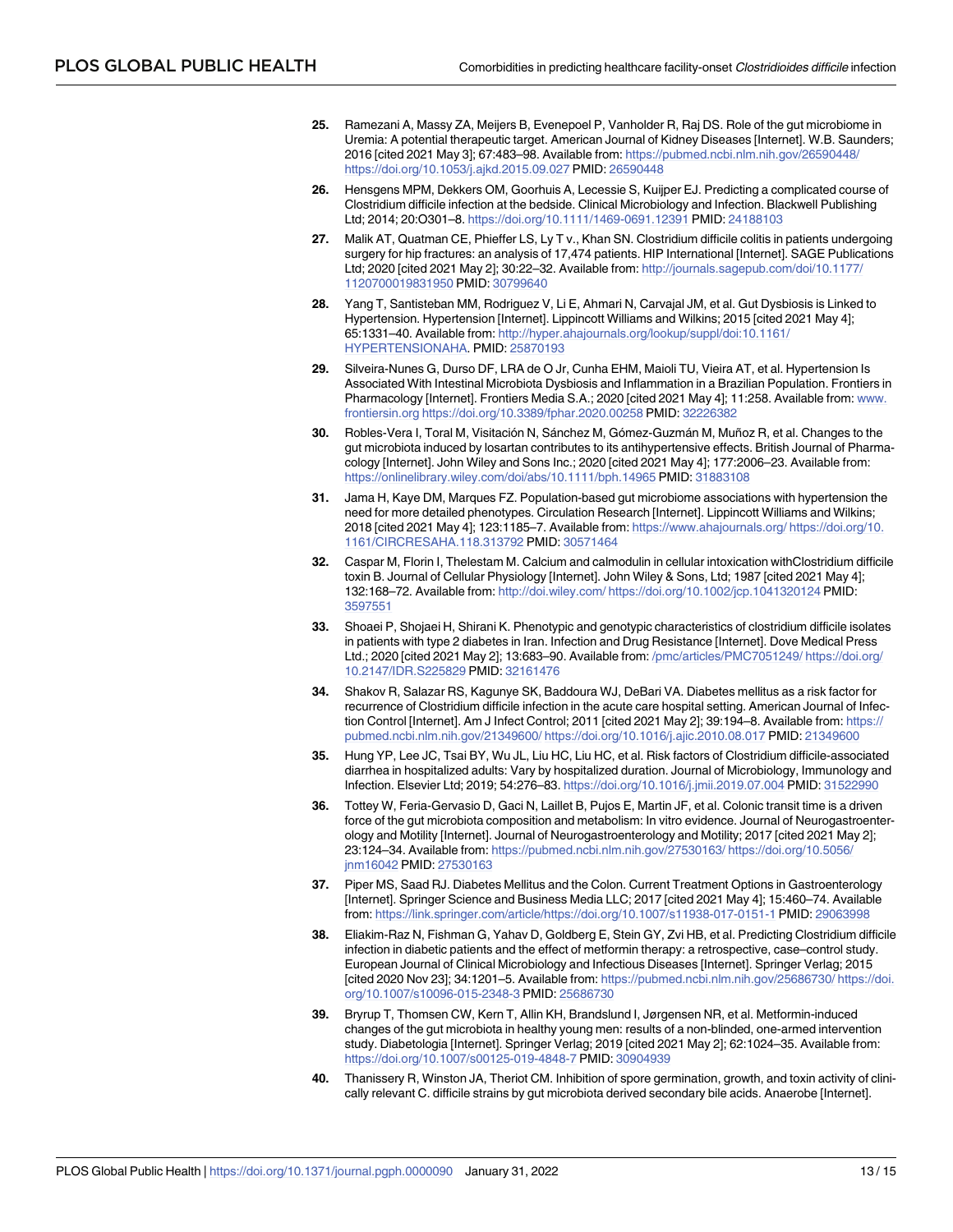Academic Press; 2017 [cited 2021 May 4]; 45:86–100. Available from: [https://pubmed.ncbi.nlm.nih.gov/](https://pubmed.ncbi.nlm.nih.gov/28279860/) [28279860/](https://pubmed.ncbi.nlm.nih.gov/28279860/) <https://doi.org/10.1016/j.anaerobe.2017.03.004> PMID: [28279860](http://www.ncbi.nlm.nih.gov/pubmed/28279860)

- <span id="page-13-0"></span>**41.** Tam J, Icho S, Utama E, Orrell KE, Gómez-Biagi RF, Theriot CM, et al. Intestinal bile acids directly modulate the structure and function of C. Difficile TcdB toxin. Proceedings of the National Academy of Sciences of the United States of America [Internet]. National Academy of Sciences; 2020 [cited 2021 May 4]; 117:6792–800. Available from: [www.pnas.org/cgi/doi/10.1073/pnas.1916965117](http://www.pnas.org/cgi/doi/10.1073/pnas.1916965117) PMID: [32152097](http://www.ncbi.nlm.nih.gov/pubmed/32152097)
- **[42](#page-8-0).** Winston JA, Theriot CM. Impact of microbial derived secondary bile acids on colonization resistance against Clostridium difficile in the gastrointestinal tract. Anaerobe [Internet]. Academic Press; 2016 [cited 2021 May 2]; 41:44–50. Available from: [/pmc/articles/PMC5050083/](http://pmc/articles/PMC5050083/) [https://doi.org/10.1016/j.](https://doi.org/10.1016/j.anaerobe.2016.05.003) [anaerobe.2016.05.003](https://doi.org/10.1016/j.anaerobe.2016.05.003) PMID: [27163871](http://www.ncbi.nlm.nih.gov/pubmed/27163871)
- **[43](#page-8-0).** Zhang Q, Hu N. Effects of metformin on the gut microbiota in obesity and type 2 diabetes mellitus [Internet]. Diabetes, Metabolic Syndrome and Obesity: Targets and Therapy. Dove Medical Press Ltd; 2020 [cited 2021 May 2]. p. 5003–14. Available from: [/pmc/articles/PMC7751595/](http://pmc/articles/PMC7751595/) [https://doi.org/10.2147/](https://doi.org/10.2147/DMSO.S286430) [DMSO.S286430](https://doi.org/10.2147/DMSO.S286430) PMID: [33364804](http://www.ncbi.nlm.nih.gov/pubmed/33364804)
- **[44](#page-8-0).** Lee YM, Huh KC, Yoon SM, Jang BI, Shin JE, Koo HS, et al. Incidence and clinical outcomes of clostridium difficile infection after treatment with tuberculosis medication. Gut and Liver [Internet]. Joe Bok Chung; 2016 [cited 2021 May 8]; 10:250–4. Available from: [/pmc/articles/PMC4780455/](http://pmc/articles/PMC4780455/) [https://doi.org/](https://doi.org/10.5009/gnl14435) [10.5009/gnl14435](https://doi.org/10.5009/gnl14435) PMID: [26260753](http://www.ncbi.nlm.nih.gov/pubmed/26260753)
- **[45](#page-8-0).** Choi JM, Kim HH, Park SJ, Park MI, Moon W. Development of pseudomembranous colitis four months after initiation of rifampicin. Case Reports in Gastroenterology [Internet]. Karger Publishers; 2011 [cited 2020 Jul 14]; 5:45–51. Available from: [/pmc/articles/PMC3037994/?report=abstract](http://pmc/articles/PMC3037994/?report=abstract) [https://doi.org/10.](https://doi.org/10.1159/000323753) [1159/000323753](https://doi.org/10.1159/000323753) PMID: [21326858](http://www.ncbi.nlm.nih.gov/pubmed/21326858)
- **[46](#page-8-0).** Obuch-Woszczatyński P, Dubiel G, Harmanus C, Kuijper E, Duda U, Wultańska D, et al. Emergence of Clostridium difficile infection in tuberculosis patients due to a highly rifampicin-resistant PCR ribotype 046 clone in Poland. European Journal of Clinical Microbiology and Infectious Diseases [Internet]. Springer Verlag; 2013 [cited 2020 Jul 14]; 32:1027–30. Available from: [/pmc/articles/PMC3706722/?](http://pmc/articles/PMC3706722/?report=abstract) [report=abstract](http://pmc/articles/PMC3706722/?report=abstract) <https://doi.org/10.1007/s10096-013-1845-5> PMID: [23443474](http://www.ncbi.nlm.nih.gov/pubmed/23443474)
- **[47](#page-8-0).** Collini PJ, Kuijper E, Dockrell DH. Clostridium difficile infection in patients with HIV/AIDS. Current HIV/ AIDS Reports [Internet]. Springer; 2013 [cited 2021 Apr 27]; 10:273–82. Available from: [https://link.](https://link.springer.com/article/10.1007/s11904-013-0162-z) [springer.com/article/10.1007/s11904-013-0162-z](https://link.springer.com/article/10.1007/s11904-013-0162-z) <https://doi.org/10.1007/s11904-013-0162-z> PMID: [23657793](http://www.ncbi.nlm.nih.gov/pubmed/23657793)
- **[48](#page-8-0).** Haines CF, Moore RD, Bartlett JG, Sears CL, Cosgrove SE, Carroll K, et al. Clostridium difficile in a HIV-infected cohort: Incidence, risk factors, and clinical outcomes [Internet]. AIDS. NIH Public Access; 2013 [cited 2021 May 7]. p. 2799–807. Available from: [/pmc/articles/PMC3880635/](http://pmc/articles/PMC3880635/) [https://doi.org/10.](https://doi.org/10.1097/01.aids.0000432450.37863.e9) [1097/01.aids.0000432450.37863.e9](https://doi.org/10.1097/01.aids.0000432450.37863.e9) PMID: [23842125](http://www.ncbi.nlm.nih.gov/pubmed/23842125)
- **[49](#page-8-0).** Johnston PF, Gerding DN, Knight KL. Protection from clostridium difficile infection in CD4 T cell- and polymeric immunoglobulin receptor-deficient mice. Infection and Immunity [Internet]. American Society for Microbiology Journals; 2014 [cited 2021 May 7]; 82:522–31. Available from: <http://iai.asm.org/> <https://doi.org/10.1128/IAI.01273-13> PMID: [24478068](http://www.ncbi.nlm.nih.gov/pubmed/24478068)
- **[50](#page-9-0).** Wang WJ, Hussain SA, Kim SH, Mehta P, Rubin M, Gray S, et al. Low vitamin D level is an independent predictor of poor outcomes in Clostridium difficile-associated diarrhea. Therapeutic Advances in Gastro-enterology [Internet]. SAGE Publications; 2014 [cited 2021 May 2]; 7:14-9. Available from: [/pmc/](http://pmc/articles/PMC3871280/) [articles/PMC3871280/](http://pmc/articles/PMC3871280/) <https://doi.org/10.1177/1756283X13502838> PMID: [24381644](http://www.ncbi.nlm.nih.gov/pubmed/24381644)
- **51.** Abdalla AO, Pisipati S, Elnaggar M, Rishi M, Doshi R, Gullapalli N. Outcomes of Clostridioides difficile Infection in Patients With Liver Cirrhosis: A Nationwide Study. Gastroenterology Research [Internet]. Elmer Press, Inc.; 2020 [cited 2021 May 2]; 13:53–7. Available from: [/pmc/articles/PMC7188361/](http://pmc/articles/PMC7188361/) <https://doi.org/10.14740/gr1240> PMID: [32362963](http://www.ncbi.nlm.nih.gov/pubmed/32362963)
- **52.** Nitzan O, Elias M, Chazan B, Raz R, Saliba W. Clostridium difficile and inflammatory bowel disease: Role in pathogenesis and implications in treatment. World Journal of Gastroenterology [Internet]. Baishideng Publishing Group Co; 2013 [cited 2021 May 2]; 19:7577-85. Available from: [/pmc/articles/](http://pmc/articles/PMC3837256/) [PMC3837256/](http://pmc/articles/PMC3837256/) <https://doi.org/10.3748/wjg.v19.i43.7577> PMID: [24282348](http://www.ncbi.nlm.nih.gov/pubmed/24282348)
- **53.** Perez-Cruz E, Sandoval-Flores MG, Luna-Camacho Y, Ortiz-Gutierrez S. Malnutrition as a risk factor for mortality in clostridium difficile infection. Clinical Nutrition [Internet]. Elsevier BV; 2018 [cited 2021 May 2]; 37:S66. Available from: [http://www.clinicalnutritionjournal.com/article/S0261561418315528/](http://www.clinicalnutritionjournal.com/article/S0261561418315528/fulltext) [fulltext](http://www.clinicalnutritionjournal.com/article/S0261561418315528/fulltext)
- **[54](#page-9-0).** Furuya-Kanamori L, Wangdi K, Yakob L, McKenzie SJ, Doi SAR, Clark J, et al. 25-Hydroxyvitamin D Concentrations and Clostridium difficile Infection: A Meta-Analysis. Journal of Parenteral and Enteral Nutrition [Internet]. SAGE Publications Inc.; 2017 [cited 2021 May 7]; 41:890–5. Available from: [https://](https://pubmed.ncbi.nlm.nih.gov/26701764/) [pubmed.ncbi.nlm.nih.gov/26701764/](https://pubmed.ncbi.nlm.nih.gov/26701764/) <https://doi.org/10.1177/0148607115623457> PMID: [26701764](http://www.ncbi.nlm.nih.gov/pubmed/26701764)
- **[55](#page-9-0).** Sharma N, Schwendimann R, Endrich O, Ausserhofer D, Simon M. Comparing Charlson and Elixhauser comorbidity indices with different weightings to predict in-hospital mortality: an analysis of national